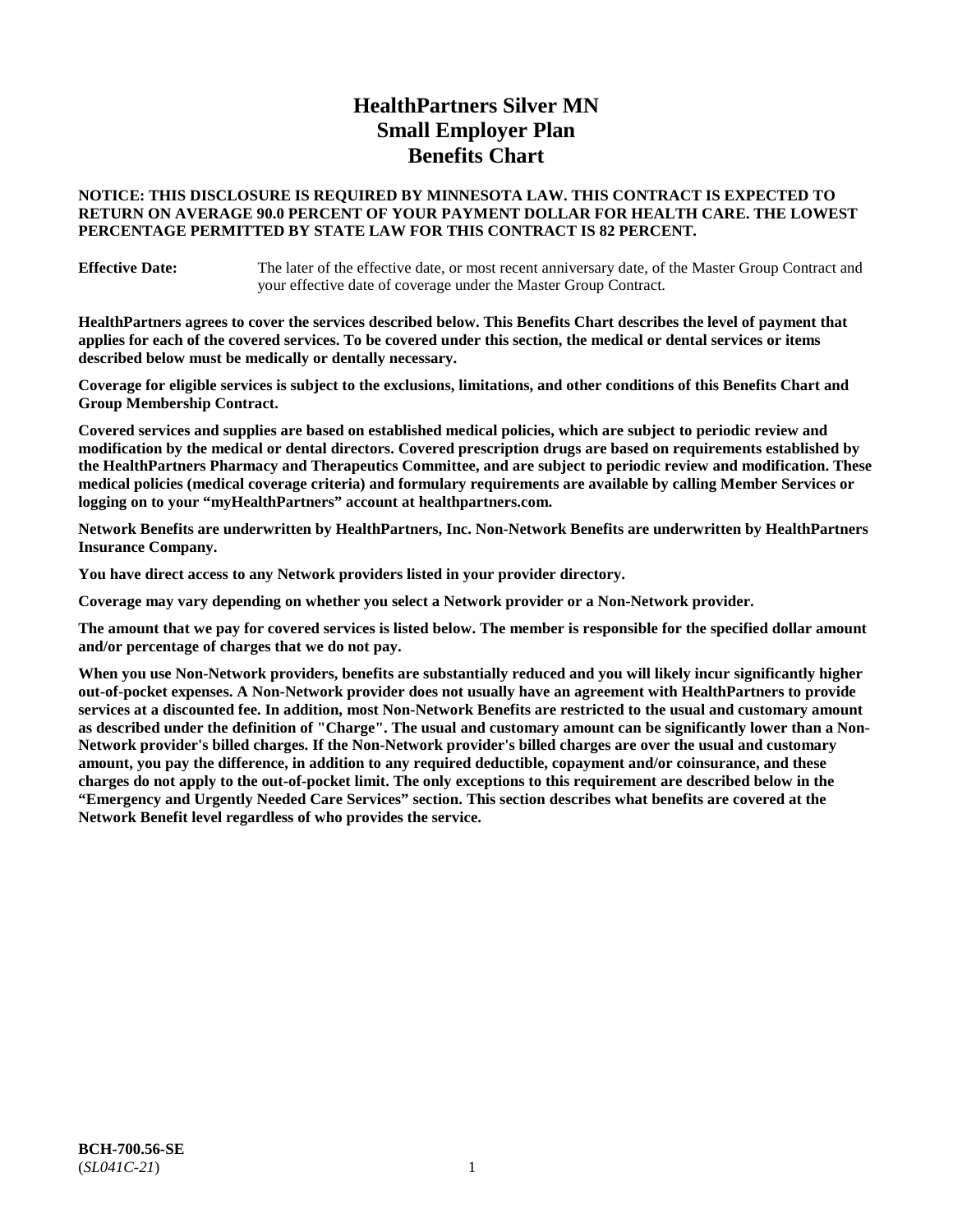# **These definitions apply to this Benefits Chart. They also apply to the Contract.**

| <b>Biosimilar Drugs:</b> | A prescription drug, approved by the Food and Drug Administration (FDA), that the FDA has<br>determined is biosimilar to and interchangeable with a biological brand name drug. Biosimilar<br>drugs are not considered generic drugs and are not covered under the generic drug benefit.                                                                                                                                                                                                                                                                                                                                           |
|--------------------------|------------------------------------------------------------------------------------------------------------------------------------------------------------------------------------------------------------------------------------------------------------------------------------------------------------------------------------------------------------------------------------------------------------------------------------------------------------------------------------------------------------------------------------------------------------------------------------------------------------------------------------|
| <b>Brand Name Drug:</b>  | A prescription drug, approved by the Food and Drug Administration (FDA), that is manufactured,<br>sold, or licensed for sale under a trademark by the pharmaceutical company that originally<br>researched and developed the drug. Brand name drugs have the same active-ingredient formula as<br>the generic version of the drug. However, generic drugs are manufactured and sold by other drug<br>manufacturers and are generally not available until after the patent on the brand name drug has<br>expired. A few brand name drugs may be covered at the generic drug benefit level if this is<br>indicated on the formulary. |
| <b>Calendar Year:</b>    | This is the 12-month period beginning 12:01 A.M. Central Time, on January 1, and ending 12:00<br>A.M. Central Time of the next following December 31.                                                                                                                                                                                                                                                                                                                                                                                                                                                                              |
| <b>Charge:</b>           | For covered services delivered by participating network providers, this is the provider's discounted<br>charge for a given medical/surgical service, procedure or item.                                                                                                                                                                                                                                                                                                                                                                                                                                                            |
|                          | For covered services delivered by non-network providers, a contracted rate may apply if such<br>arrangement is available to HealthPartners.                                                                                                                                                                                                                                                                                                                                                                                                                                                                                        |
|                          | For the Usual and Customary charge for covered services delivered by non-network providers, our<br>payment is calculated using one of the following options to be determined at HealthPartners'<br>discretion: 1) a percentage of the Medicare fee schedule; 2) a comparable schedule if the services<br>is not on the Medicare fee schedule; 3) a commercially reasonable rate for such service.                                                                                                                                                                                                                                  |
|                          | The Usual and Customary Charge is the maximum amount allowed that we consider in the<br>calculation of the payment of charges incurred for certain covered services. You must pay for any<br>charges above the usual and customary charge, and they do not apply to the out-of-pocket limit.                                                                                                                                                                                                                                                                                                                                       |
|                          | A charge is incurred for covered ambulatory medical and surgical services, on the date the service<br>or item is provided. A charge is incurred for covered inpatient services, on the date of admission to<br>a hospital. To be covered, a charge must be incurred on or after the member's effective date and<br>on or before the termination date.                                                                                                                                                                                                                                                                              |
| Copayment/Coinsurance:   | The specified dollar amount, or percentage, of charges incurred for covered services, which we do<br>not pay, but which a member must pay, each time a member receives certain medical services,<br>procedures or items. Our payment for those covered services or items begins after the copayment<br>or coinsurance is satisfied. Covered services or items requiring a copayment or coinsurance are<br>specified in this Benefits Chart.                                                                                                                                                                                        |
|                          | For services provided by a network provider:                                                                                                                                                                                                                                                                                                                                                                                                                                                                                                                                                                                       |
|                          | An amount which is listed as a flat dollar copayment is applied to a network provider's discounted<br>charges for a given service. However, if the network provider's discounted charge for a service or<br>item is less than the flat dollar copayment, you will pay the network provider's discounted charge.<br>An amount which is listed as a percentage of charges or coinsurance is based on the network<br>provider's discounted charges, calculated at the time the claim is processed, which may include an<br>agreed upon fee schedule rate for case rate or withhold arrangements.                                      |
|                          | For services provided by a non-network provider:                                                                                                                                                                                                                                                                                                                                                                                                                                                                                                                                                                                   |
|                          | Any copayment or coinsurance is applied to the lesser of the provider's charges or the usual and<br>customary charge for a service.                                                                                                                                                                                                                                                                                                                                                                                                                                                                                                |
|                          | A copayment or coinsurance is due at the time a service is provided, or when billed by the<br>provider. The copayment or coinsurance applicable for a scheduled visit with a network provider<br>will be collected for each visit, late cancellation and failed appointment. Services may not be<br>withheld for failure to pay a deductible or coinsurance at or prior to the time of service.                                                                                                                                                                                                                                    |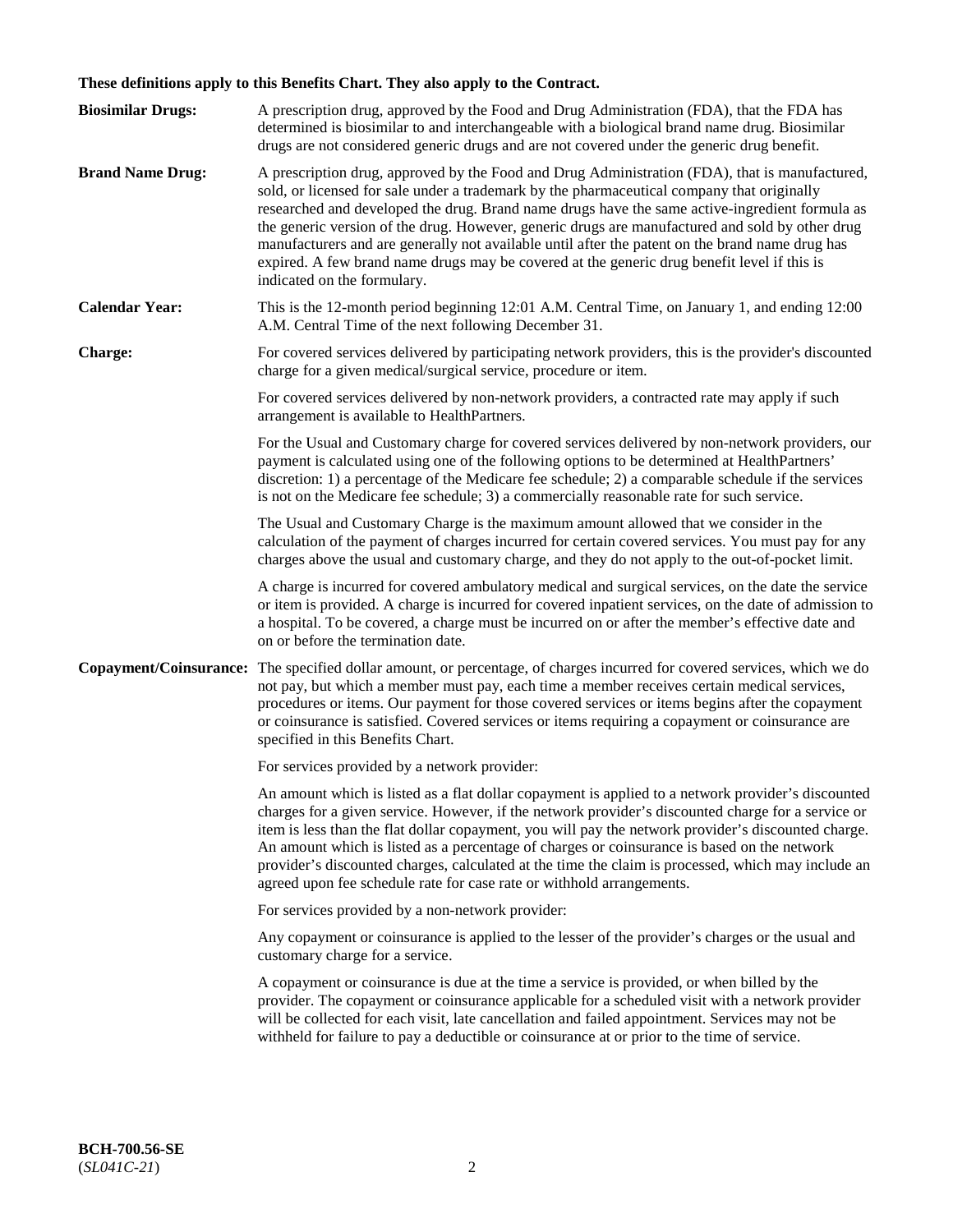| Deductible:                | The specified dollar amount of charges incurred for covered services, which we do not pay, but a<br>member or a family has to pay first in a calendar year. Our payment for those services or items<br>begins after the deductible is satisfied. For network providers, the amount of the charges that apply<br>to the deductible are based on the network provider's discounted charges, calculated at the time<br>the claim is processed, which may include an agreed upon fee schedule rate for case rate or<br>withhold arrangements. For non-network providers, the amount of charges that apply to the<br>deductible are the lesser of the provider's charges or the usual and customary charge for a service.                                                                                                                                                                                                                                                                                                                                                                                                                                                                                                                                             |
|----------------------------|------------------------------------------------------------------------------------------------------------------------------------------------------------------------------------------------------------------------------------------------------------------------------------------------------------------------------------------------------------------------------------------------------------------------------------------------------------------------------------------------------------------------------------------------------------------------------------------------------------------------------------------------------------------------------------------------------------------------------------------------------------------------------------------------------------------------------------------------------------------------------------------------------------------------------------------------------------------------------------------------------------------------------------------------------------------------------------------------------------------------------------------------------------------------------------------------------------------------------------------------------------------|
|                            | Any amounts paid or reimbursed by a third party, including but not limited to: point of service<br>rebates, manufacturer coupons, manufacturer debit cards or other forms of direct reimbursement to<br>a member for a product or service, will not apply toward your deductible, to the extent permitted<br>under state and federal law.                                                                                                                                                                                                                                                                                                                                                                                                                                                                                                                                                                                                                                                                                                                                                                                                                                                                                                                        |
|                            | Your plan has an embedded deductible. This means once a member meets the individual<br>deductible, the plan begins paying benefits for that person. If two or more members of the family<br>meet the family deductible, the plan begins paying benefits for all members of the family,<br>regardless of whether each member has met the individual deductible. However, a member may<br>not contribute more than the individual deductible toward the family deductible.                                                                                                                                                                                                                                                                                                                                                                                                                                                                                                                                                                                                                                                                                                                                                                                         |
|                            | All services are subject to the deductible unless otherwise indicated below in this Benefits Chart.                                                                                                                                                                                                                                                                                                                                                                                                                                                                                                                                                                                                                                                                                                                                                                                                                                                                                                                                                                                                                                                                                                                                                              |
| <b>Formulary:</b>          | This is a current list, which may be revised from time to time, of formulary prescription drugs,<br>medications, equipment and supplies covered by us as indicated in the Benefits Chart which are<br>covered at the highest benefit level. Some drugs may require prior authorization to be covered as<br>formulary drugs. You may be granted an exception to the formulary that is available to you upon<br>request. These guidelines and procedures include exceptions to the formulary for anti-psychotic<br>prescription drugs prescribed to treat emotional disturbances or mental illness if your health care<br>provider (1) indicates to the dispensing pharmacist, orally or in writing, that the prescription must<br>be dispensed as indicated and (2) certifies in writing to us that the prescribed drug will best treat<br>your condition. Also, you may continue to receive certain non-formulary prescription drugs for<br>diagnosed mental illness or emotional disturbance when our formulary changes or you change<br>health plans for up to one year following the change. We also have written guidelines and<br>procedures for granting formulary exceptions for other drugs that are available to you upon request<br>or on our website. |
|                            | <b>HMO Formulary Exception Process (including antipsychotic drugs).</b> If you are prescribed a<br>drug, we must promptly grant you an exception to our formulary when your health care provider<br>indicates to us that:                                                                                                                                                                                                                                                                                                                                                                                                                                                                                                                                                                                                                                                                                                                                                                                                                                                                                                                                                                                                                                        |
|                            | (1) the formulary drug causes an adverse reaction to the patient;<br>(2) the formulary drug is contraindicated for the patient; or<br>(3) the health care provider demonstrates that the prescription drug must be dispensed as written<br>to provide maximum medical benefit to the patient.                                                                                                                                                                                                                                                                                                                                                                                                                                                                                                                                                                                                                                                                                                                                                                                                                                                                                                                                                                    |
|                            | The formulary, and information on drugs that require authorization, are available by calling<br>Member Services or logging on to your "myHealthPartners" account at healthpartners.com.                                                                                                                                                                                                                                                                                                                                                                                                                                                                                                                                                                                                                                                                                                                                                                                                                                                                                                                                                                                                                                                                          |
|                            | Formulary Changes. The formulary may change throughout the year. If you are affected by a<br>formulary change, you will receive at least 30 days' advanced notice of that change, and you<br>may request a formulary exception.                                                                                                                                                                                                                                                                                                                                                                                                                                                                                                                                                                                                                                                                                                                                                                                                                                                                                                                                                                                                                                  |
| <b>Generic Drug:</b>       | A prescription drug, approved by the Food and Drug Administration (FDA) that the FDA has<br>determined is comparable to a brand name drug product in dosage form, strength, route of<br>administration, quality, intended use and documented bioequivalence. Generally, generic drugs<br>cost less than brand name drugs. Some brand name drugs may be covered at the generic drug<br>benefit level if this is indicated on the formulary.                                                                                                                                                                                                                                                                                                                                                                                                                                                                                                                                                                                                                                                                                                                                                                                                                       |
| <b>Non-Formulary Drug:</b> | This is a prescription drug approved by the Food and Drug Administration (FDA) that is not on<br>the formulary, is medically necessary and is not investigative or otherwise excluded under this<br>Benefits Chart.                                                                                                                                                                                                                                                                                                                                                                                                                                                                                                                                                                                                                                                                                                                                                                                                                                                                                                                                                                                                                                              |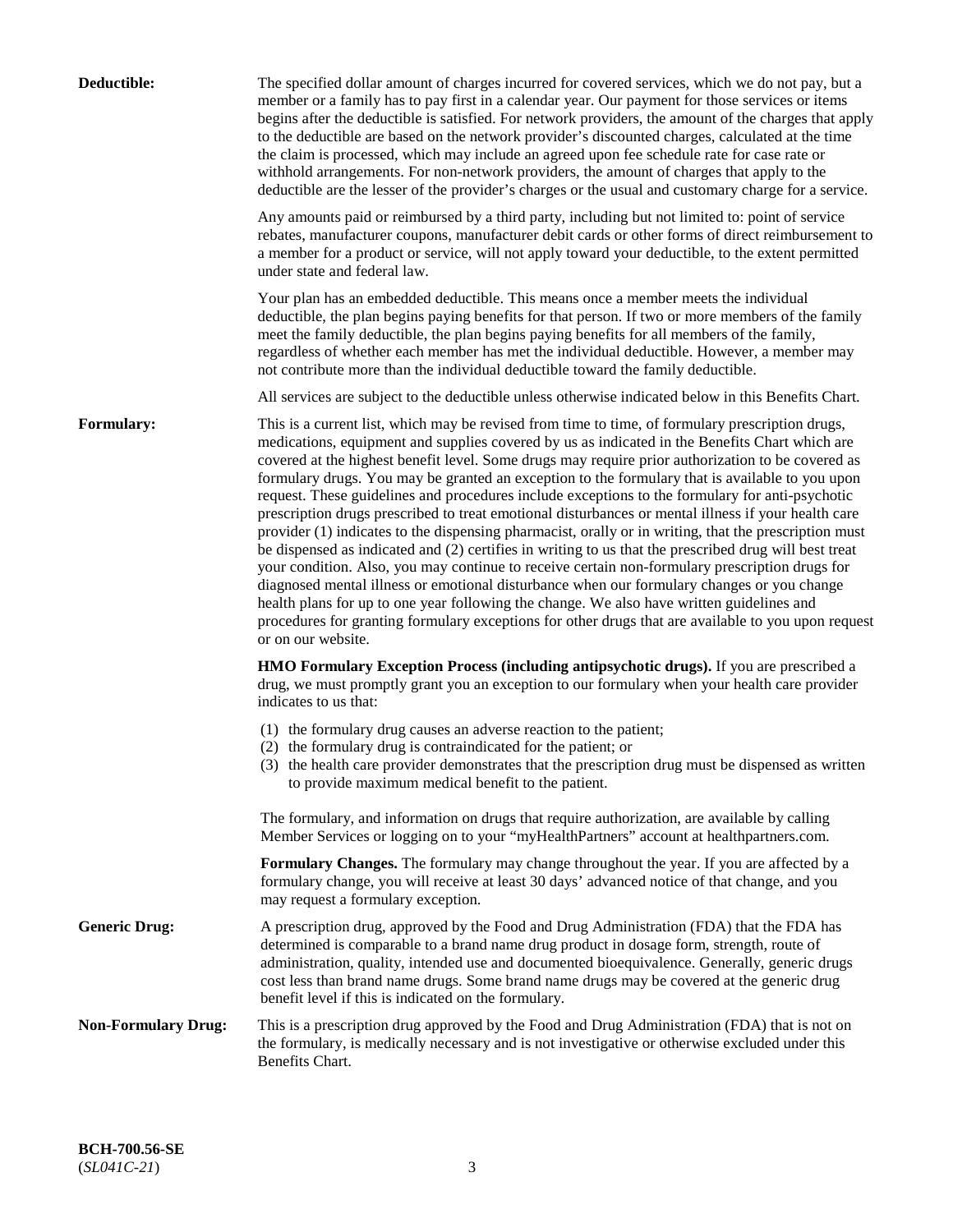| <b>Out-of-Pocket Expenses:</b> | You pay the specified copayments/coinsurance and deductibles applicable for particular services,<br>subject to the out-of-pocket limit described below. These amounts are in addition to the monthly<br>enrollment payments.                                                                                                                                                                                                                                                                                                        |
|--------------------------------|-------------------------------------------------------------------------------------------------------------------------------------------------------------------------------------------------------------------------------------------------------------------------------------------------------------------------------------------------------------------------------------------------------------------------------------------------------------------------------------------------------------------------------------|
| <b>Out-of-Pocket Limit:</b>    | You pay the copayments/coinsurance and deductibles for covered services, to the individual or<br>family out-of-pocket limit. Thereafter we cover 100% of the charges incurred for all other covered<br>services, for the rest of the calendar year. You pay amounts greater than the out-of-pocket limit if<br>you exceed any visit or day limits.                                                                                                                                                                                  |
|                                | Non-Network Benefits above the usual and customary charge (see definition of charge above) do<br>not apply to the out-of-pocket limit.                                                                                                                                                                                                                                                                                                                                                                                              |
|                                | Non-Network benefits for transplant surgery do not apply to the out-of-pocket limit.                                                                                                                                                                                                                                                                                                                                                                                                                                                |
|                                | Any amounts paid or reimbursed by a third party, including but not limited to: point of service<br>rebates, manufacturer coupons, manufacturer debit cards or other forms of direct reimbursement to<br>a member for a product or service, will not apply as an out of pocket expense, to the extent<br>permitted under state and federal law.                                                                                                                                                                                      |
|                                | You are responsible to keep track of the out-of-pocket expenses. Contact our Member Services<br>department for assistance in determining the amount paid by the enrollee for specific eligible<br>services received. Claims for reimbursement under the out-of-pocket limit provisions are subject<br>to the same time limits and provisions described under the "Claims Provisions" section of the<br>Contract.                                                                                                                    |
| <b>Specialty Drug List:</b>    | This is a current list, which may be revised from time to time, of prescription drugs, medications,<br>equipment and supplies, which are typically bio-pharmaceuticals. The purpose of a specialty drug<br>list is to facilitate enhanced monitoring of complex therapies used to treat specific conditions.<br>Specialty drugs are covered by us as indicated in this Benefits Chart. The specialty drug list is<br>available by calling Member Services or logging on to your "myHealthPartners" account at<br>healthpartners.com |
| virtuwell:                     | This is an online service that you may use to receive a diagnosis and treatment for certain routine<br>conditions, such as a cold and flu, ear pain and sinus infections. You may access the virtuwell<br>website at virtuwell.com.                                                                                                                                                                                                                                                                                                 |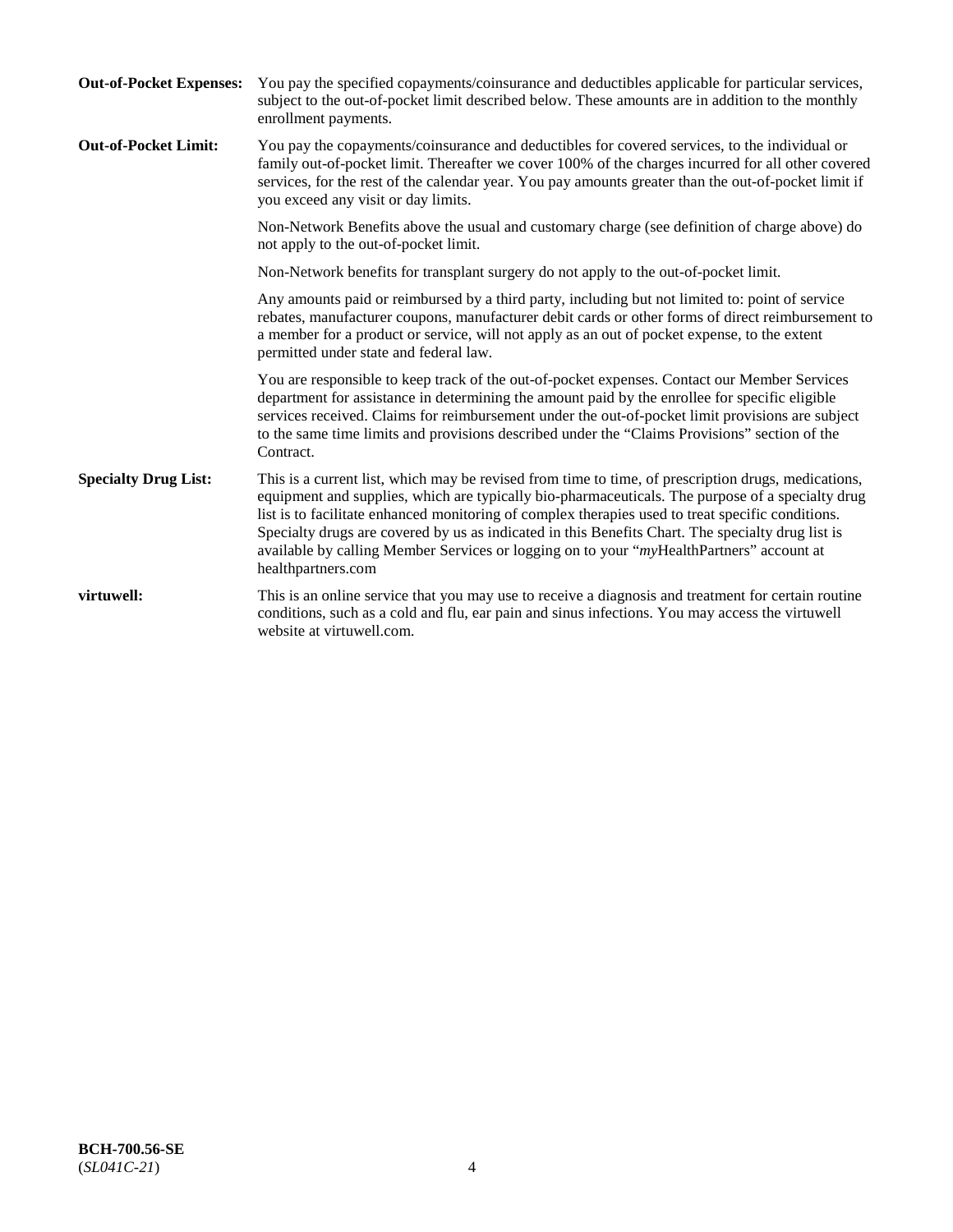## **DEDUCTIBLES AND OUT-OF-POCKET LIMITS**

### **Individual Calendar Year Deductible**

| <b>Network Benefits</b> | <b>Non-Network Benefits</b> |
|-------------------------|-----------------------------|
| \$3,500                 | \$10,000                    |

### **Family Calendar Year Deductible**

| <b>Network Benefits</b> | <b>Non-Network Benefits</b> |
|-------------------------|-----------------------------|
| \$10,500                | \$20,000                    |

Separate deductibles must be satisfied under the Network Benefits and Non-Network Benefits.

Your plan has an embedded deductible. This means once a member meets the individual deductible, the plan begins paying benefits for that person. If two or more members of the family meet the family deductible, the plan begins paying benefits for all members of the family, regardless of whether each member has met the individual deductible. However, a member may not contribute more than the individual deductible toward the family deductible.

Any amounts paid or reimbursed by a third party, including but not limited to: point of service rebates, manufacturer coupons, debit cards or other forms of direct reimbursement to a member for a product or service, will not apply toward your deductible, to the extent permitted under state and federal law.

#### **Individual Calendar Year Out-of-Pocket Limit**

| <b>Network Benefits</b> | <b>Non-Network Benefits</b> |
|-------------------------|-----------------------------|
| \$8,000                 | \$30,000                    |

#### **Family Calendar Year Out-of-Pocket Limit**

| <b>Network Benefits</b> | Non-Network Benefits |
|-------------------------|----------------------|
| \$16,000                | \$60,000             |

Separate Out-of-Pocket Limits must be satisfied under the Network Benefits and Non-Network Benefits.

Non-Network Benefits above the usual and customary charge will not apply toward the individual or family out-of-pocket limit.

Any amounts paid or reimbursed by a third party, including but not limited to: point of service rebates, manufacturer coupons, manufacturer debit cards or other forms of direct reimbursement to a member for a product or service, will not apply as an out of pocket expense, to the extent permitted under state and federal law.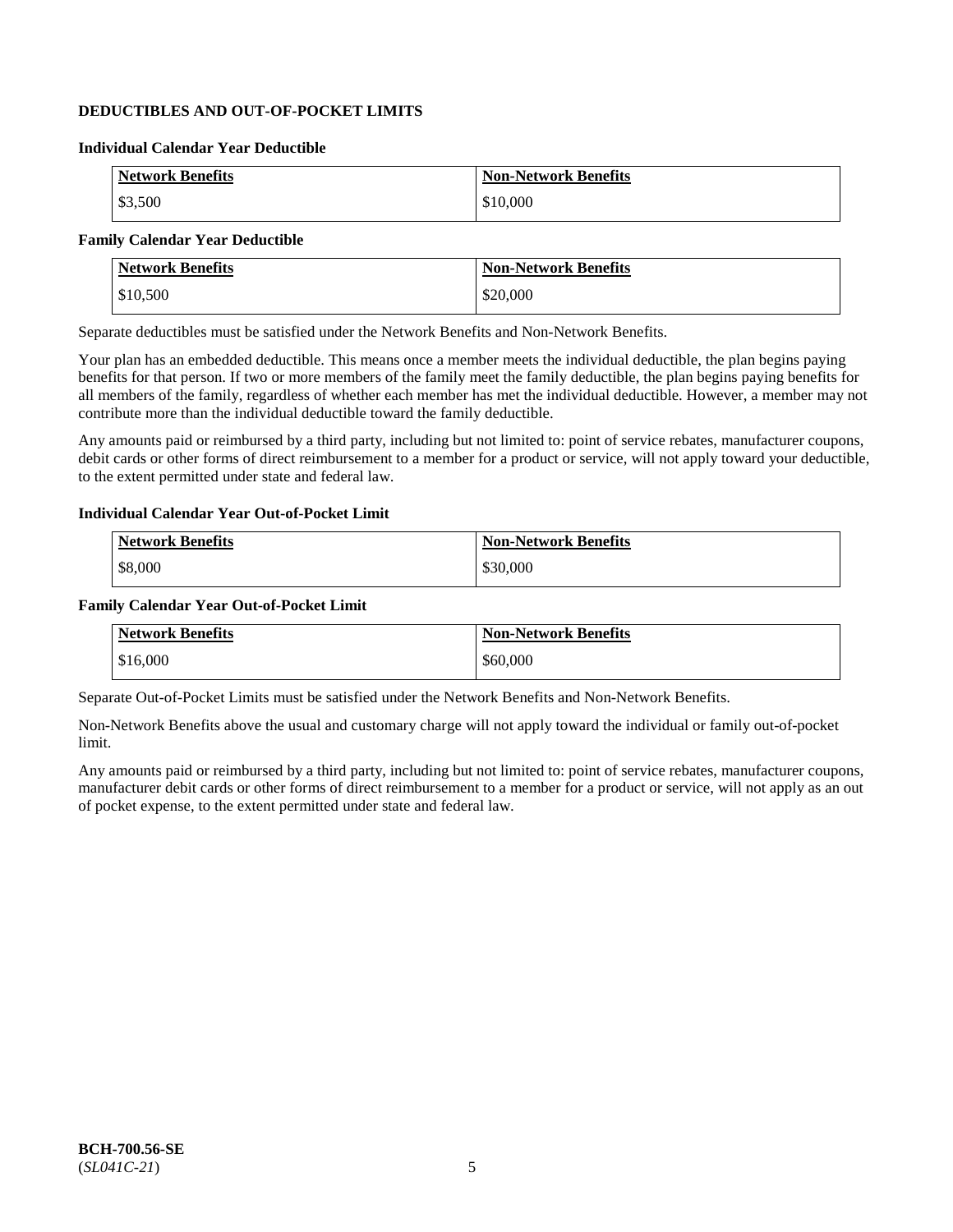## **AMBULANCE AND MEDICAL TRANSPORTATION**

### **Covered Services:**

We cover ambulance and medical transportation for medical emergencies and as shown below.

We also cover medically necessary, non-emergency medical transportation if it meets our medical coverage criteria.

Covered services and supplies are based on established medical policies, which are subject to periodic review and modification by the medical or dental directors. These medical policies (medical coverage criteria) and applicable prior authorization requirements are available by calling Member Services or logging on to your "myHealthPartners" account at [healthpartners.com.](https://www.healthpartners.com/hp/index.html)

### **Ambulance and medical transportation for medical emergencies (other than non-emergency fixed wing air ambulance transportation)**

| Network Benefits             | <b>Non-Network Benefits</b> |
|------------------------------|-----------------------------|
| 70% of the charges incurred. | See Network Benefits.       |

### **Non-emergency fixed wing air ambulance transportation**

| Network Benefits             | <b>Non-Network Benefits</b>  |
|------------------------------|------------------------------|
| 70% of the charges incurred. | 50% of the charges incurred. |

### **Not Covered:**

See "Services Not Covered" in the Group Membership Contract.

## **BEHAVIORAL HEALTH SERVICES**

### **Covered Services:**

Covered services are based on established medical policies, which are subject to periodic review and modification by the medical directors. These medical policies (medical coverage criteria) are available by calling Member Services or logging on to your "*my*HealthPartners" account at [healthpartners.com.](http://www.healthpartners.com/)

You have rights to parity in mental health and substance use disorder treatment as required by the federal Mental Health Parity and Addiction Equity Act and Minnesota Statutes, section 62Q.47. These laws require:

- That mental health and substance abuse services be covered on the same basis as medical services;
- That cost-sharing for mental health and substance abuse services can be no more restrictive than cost-sharing for similar medical services;
- That treatment restrictions and limitation such as prior authorization and medical necessity can be no more restrictive than for similar medical services;
- That if enrollees have concerns they can call Member Services, file a complaint with HealthPartners, or file a complaint with the Minnesota Department of Health.

### **Mental Health Services**

We cover services for: mental health diagnoses as described in the Diagnostic and Statistical Manual of Mental Disorders – Fifth Edition (DSM-5) (most recent edition) that lead to significant disruption of function in the member's life.

We also provide coverage for mental health treatment ordered by a Minnesota court under a valid court order that is issued on the basis of a behavioral care evaluation performed by a licensed psychiatrist or doctoral level licensed psychologist, which includes a diagnosis and an individual treatment plan for care in the most appropriate, least restrictive environment. We must be given a copy of the court order and the behavioral care evaluation, and the service must be a covered benefit under this plan, and the service must be provided by a network provider, or other provider as required by law. We cover the evaluation upon which the court order was based if it was provided by a network provider. We also provide coverage for the initial mental health evaluation of a child, regardless of whether that evaluation leads to a court order for treatment, if the evaluation is ordered by a Minnesota juvenile court.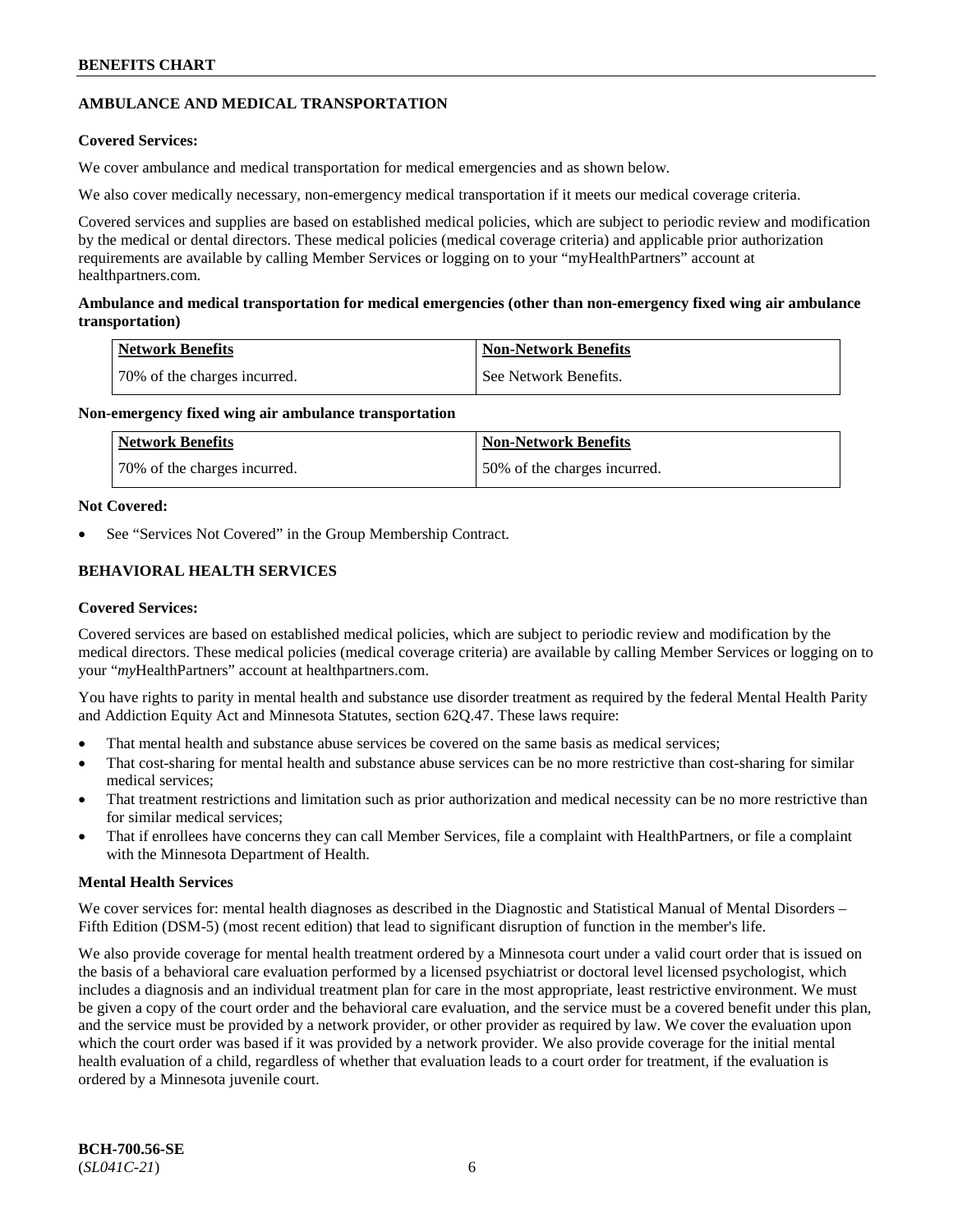**Outpatient Services, including intensive outpatient and day treatment:** We cover medically necessary outpatient professional mental health services for evaluation, crisis intervention, and treatment of mental health disorders.

A comprehensive diagnostic assessment will be made of each patient as the basis for a determination by a mental health professional, concerning the appropriate treatment and the extent of services required.

Outpatient services we cover for a diagnosed mental health condition include the following:

- Individual, group, family, and multi-family therapy;
- Medication management provided by a physician, certified nurse practitioner, or physician's assistant;
- Psychological testing services for the purposes of determining the differential diagnoses and treatment planning for patients currently receiving behavioral health services;
- Day treatment and intensive outpatient services in a licensed program;
- Partial hospitalization services in a licensed hospital or community mental health center;
- Psychotherapy and nursing services provided in the home if authorized by us; and
- Treatment for gender dysphoria that meets medical coverage criteria.

| <b>Network Benefits</b>                                                                                                                                                                                                                                           | <b>Non-Network Benefits</b>  |
|-------------------------------------------------------------------------------------------------------------------------------------------------------------------------------------------------------------------------------------------------------------------|------------------------------|
| 70% of the charges incurred.                                                                                                                                                                                                                                      | 50% of the charges incurred. |
| <b>First three visits</b>                                                                                                                                                                                                                                         |                              |
| The first three mental and chemical health visits, urgent<br>care visits, office visits, convenience clinic visits,<br>telephone visits and e-visits (other than virtuwell)<br>combined in a calendar year are covered at 100%, not<br>subject to the deductible. |                              |
| Physicians services are included; however charges for<br>day treatment services, group visits, office procedures,<br>laboratory, radiology and other ancillary services are<br>not included and will be subject to your deductible and<br>coinsurance.            |                              |

#### **Group Therapy**

| Network Benefits             | <b>Non-Network Benefits</b>  |
|------------------------------|------------------------------|
| 70% of the charges incurred. | 50% of the charges incurred. |

**Inpatient Services, including psychiatric residential treatment:** We cover medically necessary inpatient services in a hospital and professional services for treatment of mental health disorders. Medical stabilization is covered under inpatient hospital services in the "Hospital and Skilled Nursing Facility Services" section.

We also cover medically necessary psychiatric residential treatment for adults and emotionally disabled children as diagnosed by a physician. This care must be authorized by us and provided by a hospital or residential behavioral health treatment facility licensed by the local state or Health and Human Services Department. Services not covered under this benefit include shelter services, correctional services, detention services, transitional services, group residential services, foster care services and wilderness programs.

| <b>Network Benefits</b>      | <b>Non-Network Benefits</b>  |
|------------------------------|------------------------------|
| 70% of the charges incurred. | 50% of the charges incurred. |

#### **Chemical Health Services**

We cover medically necessary services for assessments by a licensed alcohol and drug counselor and treatment of Substance-Related Disorders as defined in the latest edition of the DSM-5.

**Outpatient Services, including intensive outpatient and day treatment services:** We cover medically necessary outpatient professional services for the diagnosis and treatment of chemical dependency. Chemical dependency treatment programs must be licensed by the applicable state agency.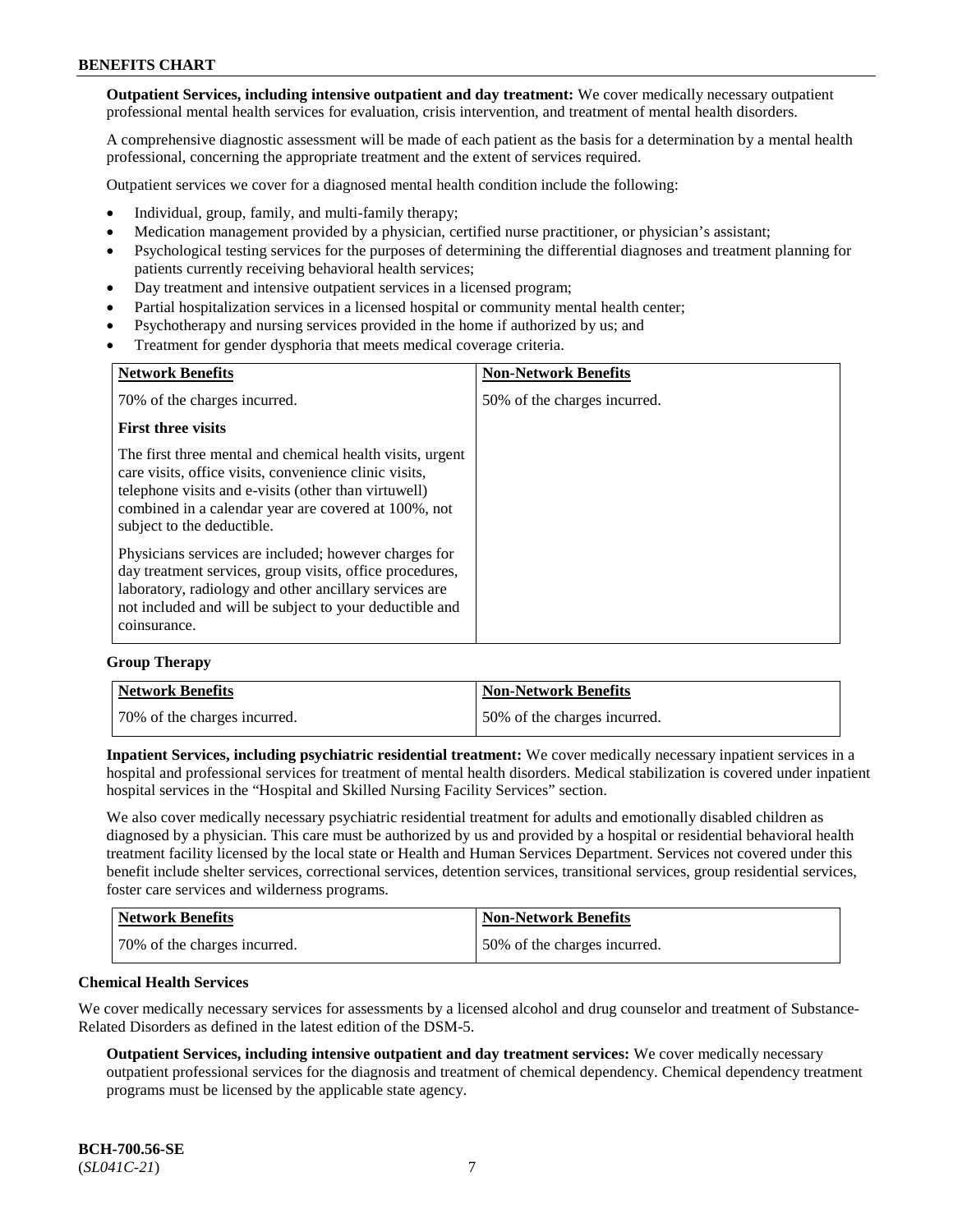Outpatient services we cover for a diagnosed chemical dependency condition include the following:

- Individual, group, family, and multi-family therapy provided in an office setting;
- Opiate replacement therapy including methadone and buprenorphine treatment; and
- Day treatment and intensive outpatient services in a licensed program.

| <b>Network Benefits</b>                                                                                                                                                                                                                                           | <b>Non-Network Benefits</b>  |
|-------------------------------------------------------------------------------------------------------------------------------------------------------------------------------------------------------------------------------------------------------------------|------------------------------|
| 70% of the charges incurred.                                                                                                                                                                                                                                      | 50% of the charges incurred. |
| <b>First three visits</b>                                                                                                                                                                                                                                         |                              |
| The first three mental and chemical health visits, urgent<br>care visits, office visits, convenience clinic visits,<br>telephone visits and e-visits (other than virtuwell)<br>combined in a calendar year are covered at 100%, not<br>subject to the deductible. |                              |
| Physicians services are included; however charges for<br>day treatment services, group visits, office procedures,<br>laboratory, radiology and other ancillary services are<br>not included and will be subject to your deductible and<br>coinsurance.            |                              |

**Inpatient Services:** We cover medically necessary inpatient services in a hospital or primary residential treatment in a licensed chemical health treatment center. Primary residential treatment is an intensive residential treatment program of limited duration, typically 30 days or less.

We cover services provided in a hospital that is licensed by the local state and accredited by Medicare.

**Detoxification Services.** We cover detoxification services in a hospital or community detoxification facility if it is licensed by the local Health and Human Services Department.

| <b>Network Benefits</b>      | Non-Network Benefits         |
|------------------------------|------------------------------|
| 70% of the charges incurred. | 50% of the charges incurred. |

### **Not Covered:**

See "Services Not Covered" in the Group Membership Contract.

### **CHIROPRACTIC SERVICES**

### **Covered Services:**

We cover chiropractic services for rehabilitative care, provided to diagnose and treat acute neuromusculo-skeletal conditions.

Massage therapy which is performed in conjunction with other treatment/modalities by a chiropractor, is part of a prescribed treatment plan and is not billed separately is covered.

| <b>Network Benefits</b>      | <b>Non-Network Benefits</b>           |
|------------------------------|---------------------------------------|
| 70% of the charges incurred. | 50% of the charges incurred.          |
|                              | Limit of 20 visits per calendar year. |

### **Not Covered:**

- Massage therapy for the purpose of comfort or convenience of the member.
- See "Services Not Covered" in the Group Membership Contract.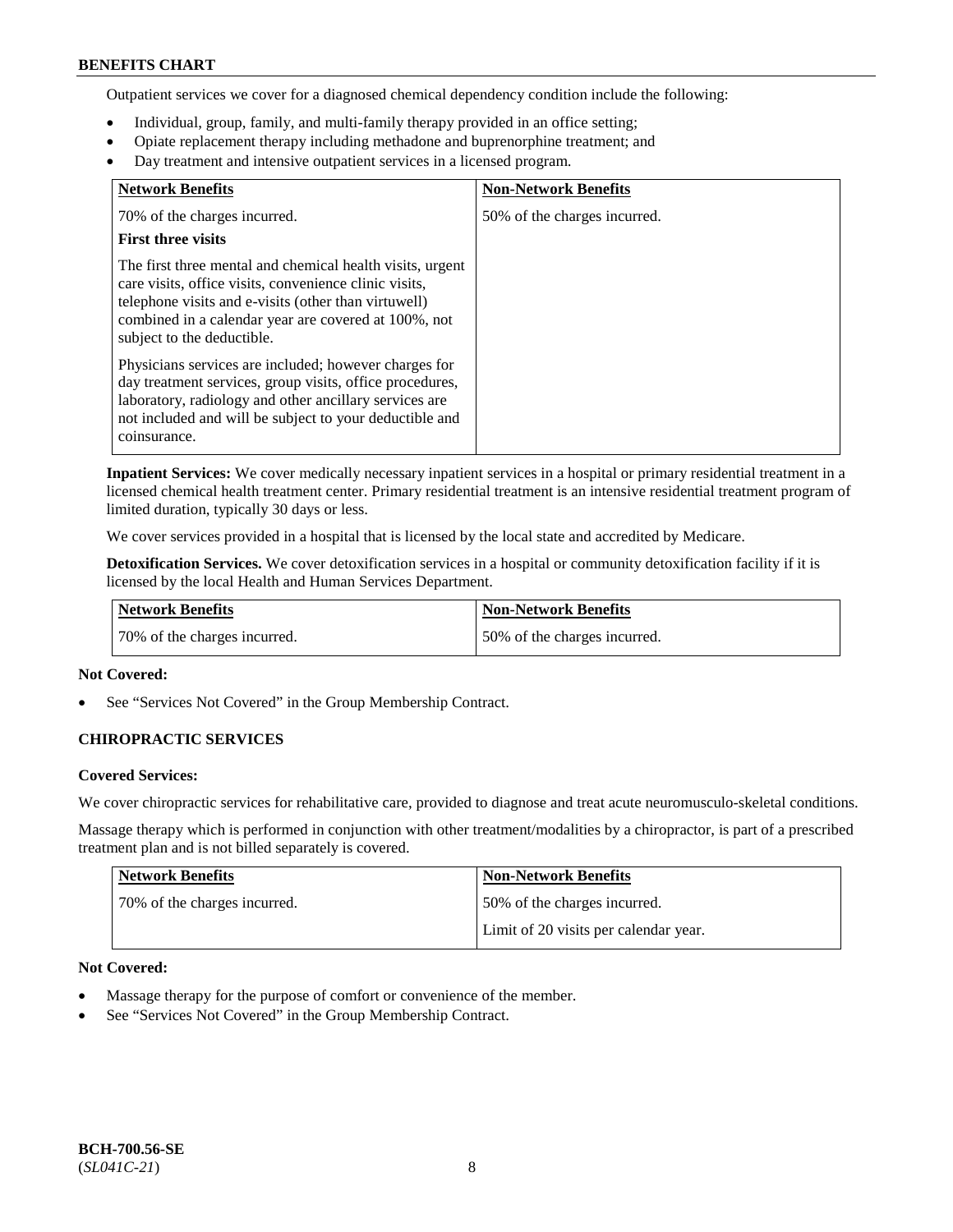## **CLINICAL TRIALS**

### **Covered Services:**

We cover certain routine services if you participate in a Phase I, Phase II, Phase III or Phase IV clinical trial that is conducted in relation to the prevention, detection, or treatment of cancer or other life-threatening disease or condition as defined in the Affordable Care Act. We cover routine patient costs for services that would be eligible under this Benefits Chart if the service was provided outside of a clinical trial.

| <b>Network Benefits</b>                                | <b>Non-Network Benefits</b>                            |
|--------------------------------------------------------|--------------------------------------------------------|
| Coverage level is same as corresponding Network        | Coverage level is same as corresponding Non-Network    |
| Benefit, depending on type of service provided such as | Benefit, depending on type of service provided such as |
| Office Visits for Illness or Injury, Inpatient or      | Office Visits for Illness or Injury, Inpatient or      |
| <b>Outpatient Hospital Services.</b>                   | Outpatient Hospital Services.                          |

### **Not Covered:**

- The investigative item, device or service itself.
- Items or services that are provided solely to satisfy data collection and analysis needs and that are not used in the direct clinical management of the patient.
- A service that is clearly inconsistent with widely accepted and established standards of care for a particular diagnosis.
- See "Services Not Covered" in the Group Membership Contract.

## **DENTAL SERVICES**

## **Covered Services:**

We cover services as described below.

**Accidental Dental Services:** We cover dentally necessary services to treat and restore damage done to sound, natural, unrestored teeth as a result of an accidental injury. Coverage is for damage caused by external trauma to face and mouth only, not for cracked or broken teeth which result from biting or chewing. We cover restorations, root canals, crowns and replacement of teeth lost that are directly related to the accident in which the member was involved. We cover initial exams, xrays, and palliative treatment including extractions, and other oral surgical procedures directly related to the accident. Subsequent treatment must be initiated within the specified time-frame and must be directly related to the accident. We do not cover restoration and replacement of teeth that are not "sound and natural" at the time of the accident.

Full mouth rehabilitation to correct occlusion (bite) and malocclusion (misaligned teeth not due to the accident) are not covered.

When an implant-supported dental prosthetic treatment is pursued, the accidental dental benefit will be applied to the prosthetic procedure. Benefits are limited to the amount that would be paid toward the placement of a removable dental prosthetic appliance that could be used in the absence of implant treatment. Care must be provided or pre-authorized by a HealthPartners dentist.

| <b>Network Benefits</b>      | <b>Non-Network Benefits</b>  |
|------------------------------|------------------------------|
| 70% of the charges incurred. | 50% of the charges incurred. |

For all accidental dental services, treatment and/or restoration must be initiated within six months of the date of the injury. Coverage is limited to the initial course of treatment and/or initial restoration. Services must be provided within twenty-four months of the date of injury to be covered.

### **Medical Referral Dental Services**

**Medically Necessary Outpatient Dental Services:** We cover medically necessary outpatient dental services. Coverage is limited to dental services required for treatment of an underlying medical condition, e.g., removal of teeth to complete radiation treatment for cancer of the jaw, cysts and lesions.

| Network Benefits             | <b>Non-Network Benefits</b>  |
|------------------------------|------------------------------|
| 70% of the charges incurred. | 50% of the charges incurred. |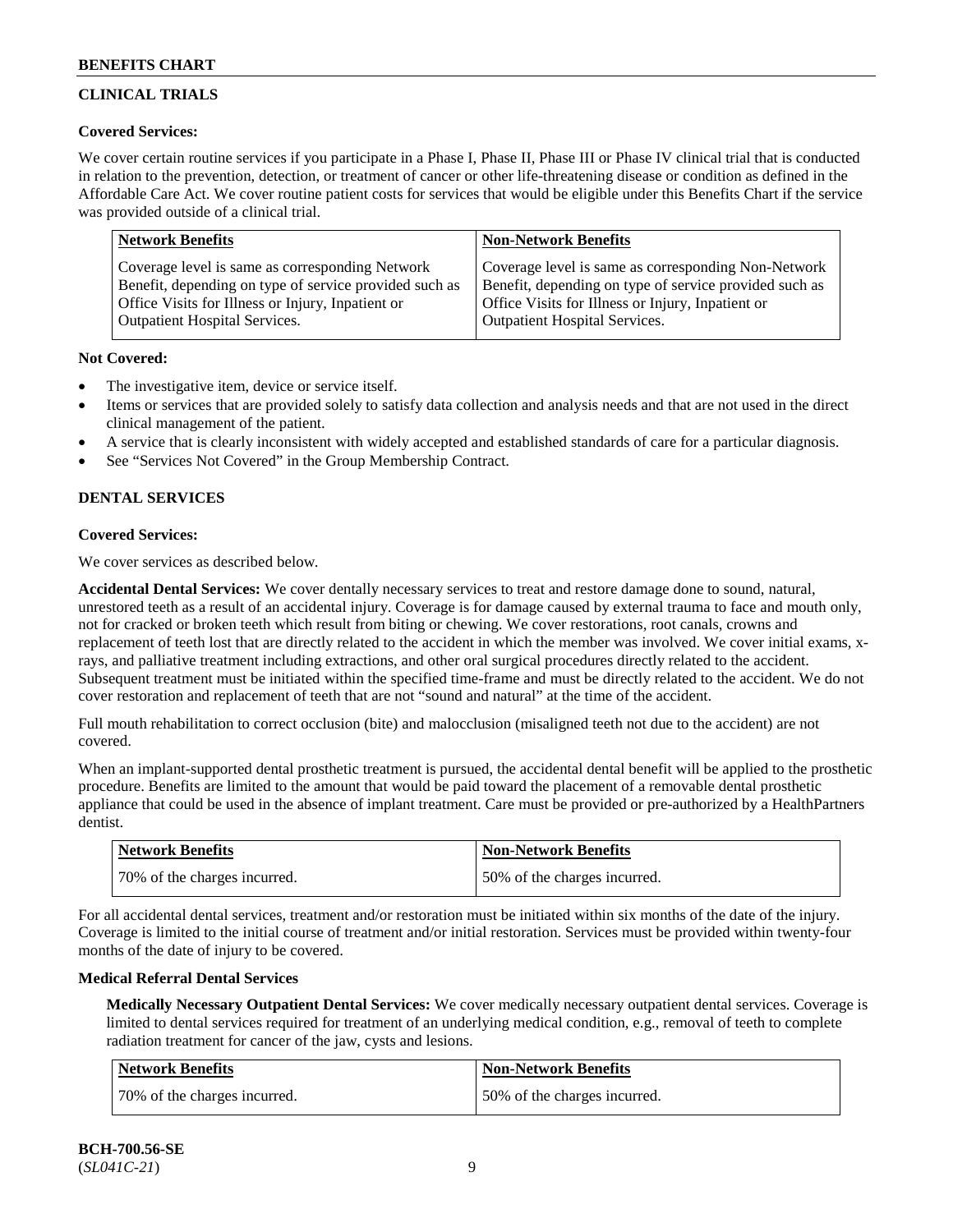**Medically Necessary Hospitalization and Anesthesia for Dental Care:** We cover medically necessary hospitalization for dental care. This is limited to charges incurred by a member who: (1) is a child under age  $5$ ; (2) is severely disabled; (3) has a medical condition and requires hospitalization or general anesthesia for dental care treatment; or (4) is a child between age 5 and 12 and care in dental offices has been attempted unsuccessfully and usual methods of behavior modification have not been successful, or when extensive amounts of restorative care, exceeding four appointments, are required. Coverage is limited to facility and anesthesia charges. Oral surgeon/dentist professional fees are not covered.

| <b>Network Benefits</b>      | <b>Non-Network Benefits</b>  |
|------------------------------|------------------------------|
| 70% of the charges incurred. | 50% of the charges incurred. |

**Medical Complications of Dental Care:** We cover medical complications of dental care. Treatment must be medically necessary care and related to medical complications of non-covered dental care, including complications of the head, neck, or substructures.

| <b>Network Benefits</b>      | <b>Non-Network Benefits</b>  |
|------------------------------|------------------------------|
| 70% of the charges incurred. | 50% of the charges incurred. |

**Oral Surgery**: We cover oral surgery. Coverage is limited to treatment of medical conditions requiring oral surgery, such as treatment of oral neoplasm, non-dental cysts, fracture of the jaws, trauma of the mouth and jaws.

| Network Benefits             | <b>Non-Network Benefits</b>  |
|------------------------------|------------------------------|
| 70% of the charges incurred. | 50% of the charges incurred. |

**Treatment of Cleft Lip and Cleft Palate:** We cover treatment of cleft lip and cleft palate of a dependent child to age 26, including orthodontic treatment and oral surgery directly related to the cleft. Benefits are limited to inpatient or outpatient expenses arising from medical and dental treatment that was scheduled or initiated prior to the dependent turning age 19. Dental services that are not required for the treatment of cleft lip or cleft palate are not covered. If a dependent child covered under this Contract is also covered under a dental plan which includes orthodontic services, that dental plan shall be considered primary for the necessary orthodontic services. Oral appliances are subject to the same copayment, conditions and limitations as durable medical equipment.

| <b>Network Benefits</b>      | <b>Non-Network Benefits</b>  |
|------------------------------|------------------------------|
| 70% of the charges incurred. | 50% of the charges incurred. |

**Treatment of Temporomandibular Disorder (TMD) and Craniomandibular Disorder (CMD):** We cover surgical and non-surgical treatment of temporomandibular disorder (TMD) and craniomandibular disorder (CMD), which is medically necessary care. Dental services which are not required to directly treat TMD or CMD are not covered.

| <b>Network Benefits</b>      | Non-Network Benefits         |
|------------------------------|------------------------------|
| 70% of the charges incurred. | 50% of the charges incurred. |

### **Not Covered:**

- Dental treatment, procedures or services not listed in this Benefits Chart.
- Accident related dental services if treatment is (1) provided to teeth which are not sound and natural, (2) to teeth which have been restored, (3) initiated beyond six months from the date of the injury, (4) received beyond the initial treatment or restoration or (5) received beyond twenty-four months from the date of injury.
- Oral surgery to remove wisdom teeth.
- Orthognathic treatment or procedures and all related services, unless it is required to treat TMD or CMD and it meets our medical coverage criteria.
- See "Services Not Covered" in the Group Membership Contract.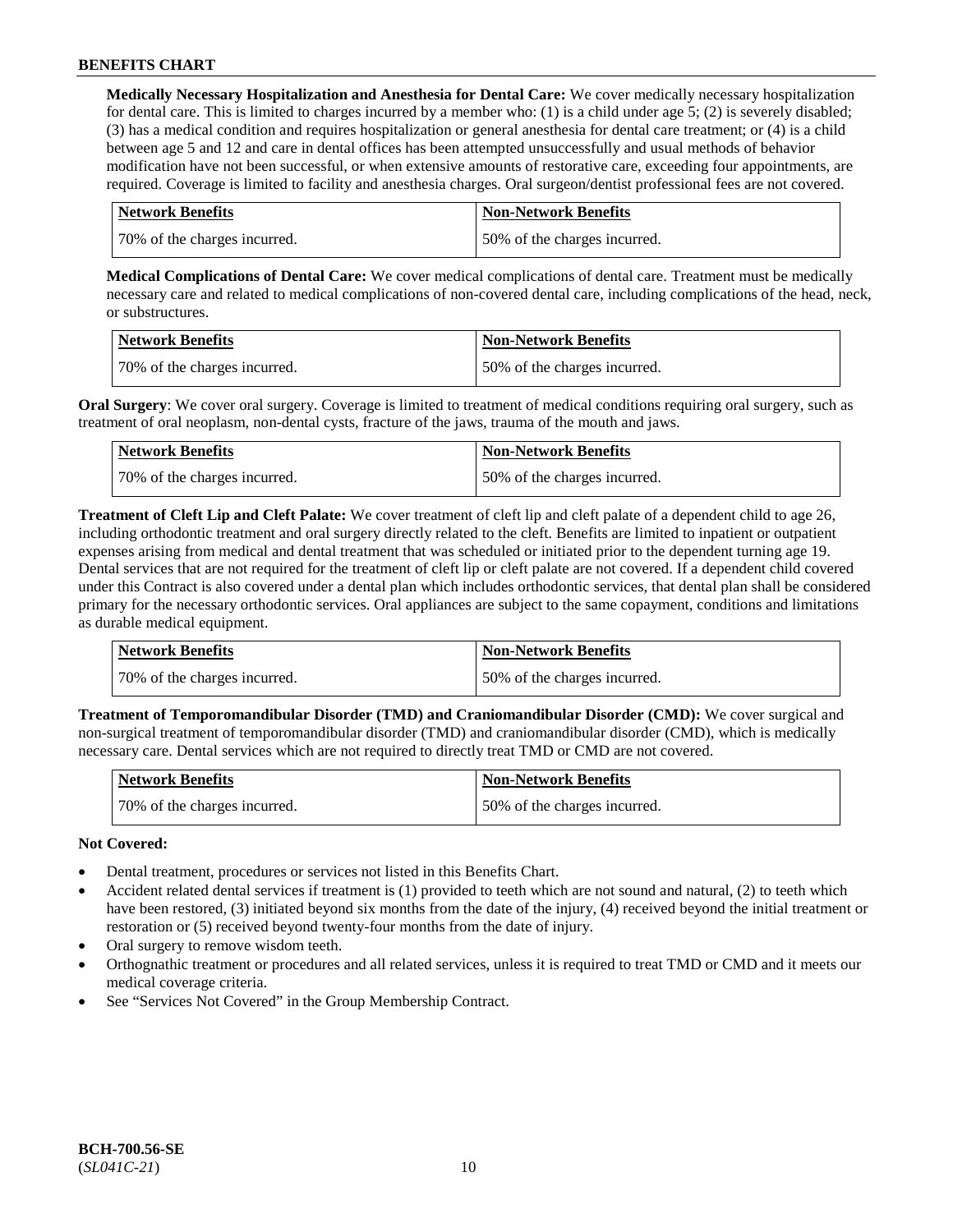## **DIAGNOSTIC IMAGING SERVICES**

#### **Covered Services:**

We cover diagnostic imaging, when ordered by a provider and provided in a clinic or outpatient hospital facility.

For Network Benefits, non-emergent, scheduled outpatient Magnetic Resonance Imaging (MRI) and Computed Tomography (CT) must be provided at a designated facility. Your physician or facility will obtain or verify prior authorization for these services with HealthPartners, as needed.

We cover services provided in a clinic or outpatient hospital facility (to see the benefit level for inpatient hospital or skilled nursing facility services, see benefits under Inpatient Hospital and Skilled Nursing Facility Services).

#### **Outpatient Magnetic Resonance Imaging (MRI) and Computed Tomography (CT)**

| Network Benefits             | <b>Non-Network Benefits</b>  |
|------------------------------|------------------------------|
| 70% of the charges incurred. | 50% of the charges incurred. |

#### **All other outpatient diagnostic imaging services for illness or injury**

#### **Services for illness or injury**

| Network Benefits             | <b>Non-Network Benefits</b>  |
|------------------------------|------------------------------|
| 70% of the charges incurred. | 50% of the charges incurred. |

#### **Preventive services (MRI/CT procedures are not considered preventive)**

Diagnostic imaging services associated with preventive services are covered at the benefit level shown in the "Preventive Services" section of this Benefits Chart.

#### **Not Covered:**

See "Services Not Covered" in the Group Membership Contract.

### **DURABLE MEDICAL EQUIPMENT, PROSTHETICS, ORTHOTICS, AND SUPPLIES**

### **Covered Services:**

We cover equipment and services, as described below.

We cover durable medical equipment and services, prosthetics, orthotics and supplies, subject to the limitations below, including certain disposable supplies, enteral feedings and the following diabetic supplies and equipment: glucose monitors, insulin pumps, syringes, blood and urine test strips and other diabetic supplies as deemed medically appropriate and necessary, for members with gestational, Type I or Type II diabetes.

External hearing aids (including osseointegrated or bone anchored) for members age 18 or younger who have hearing loss that is not correctable by other covered procedures. Coverage is limited to one basic, standard hearing aid for each ear every three years. A basic hearing aid is defined as a hearing device that consists of a microphone, amplifier, volume control, battery and receiver. It does not include upgrades above and beyond the functionality of a basic hearing aid, including but not limited to hearing improvements for group settings, background noise, Bluetooth/remote control functionality, or extended warranties. Charges for upgrades above the cost of a basic, standard hearing aid are not covered.

#### **Diabetic supplies purchased at a pharmacy**

| <b>Network Benefits</b>                                     | <b>Non-Network Benefits</b>  |
|-------------------------------------------------------------|------------------------------|
| 170% of the charges incurred.<br>Deductible does not apply. | 50% of the charges incurred. |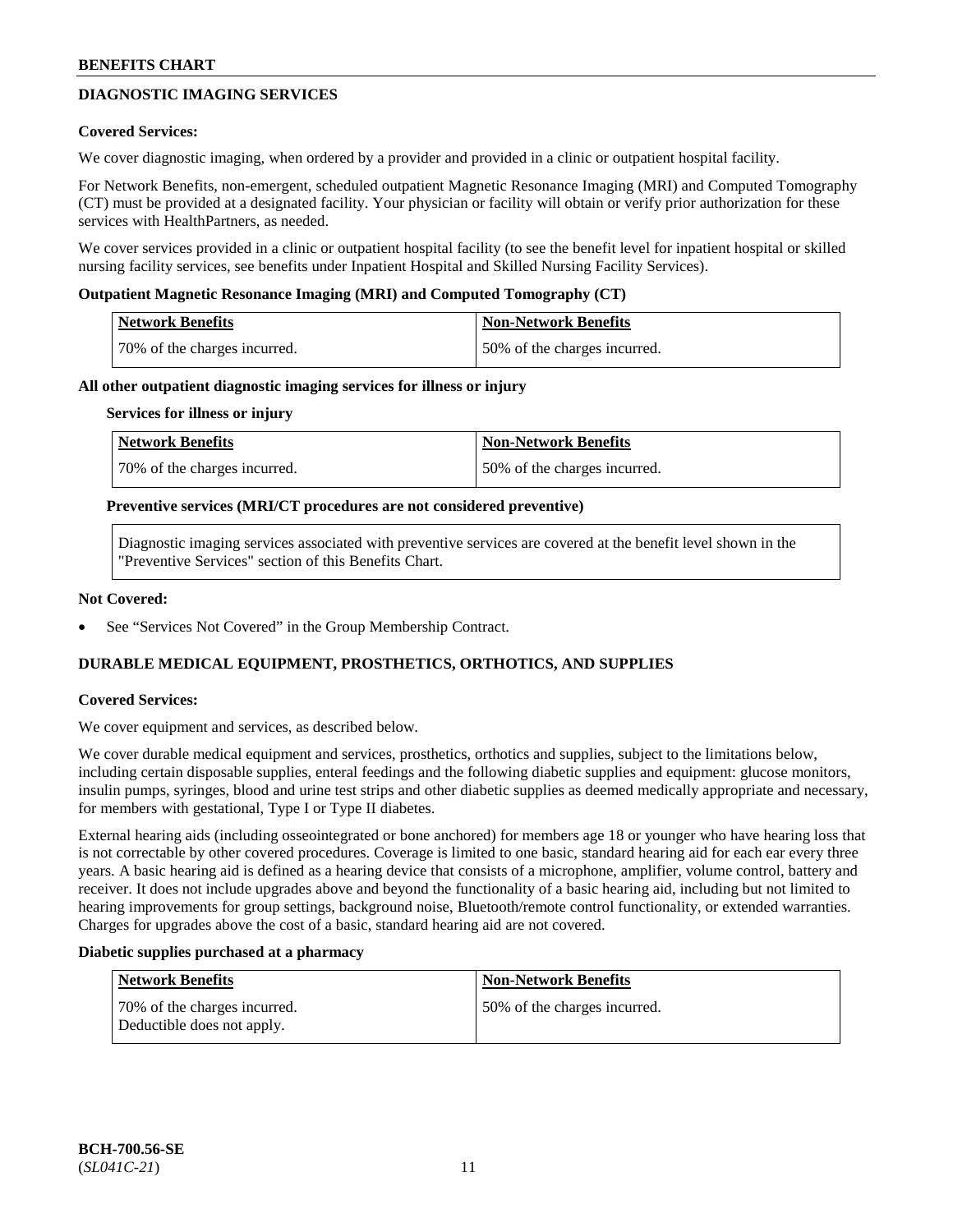### **Diabetic supplies purchased from a non-pharmacy provider**

| <b>Network Benefits</b>                                              | <b>Non-Network Benefits</b>  |
|----------------------------------------------------------------------|------------------------------|
| 70% of the charges incurred if purchased from an<br>approved vendor. | 50% of the charges incurred. |

#### **Special dietary treatment for Phenylketonuria (PKU) if it meets our medical coverage criteria**

| <b>Network Benefits</b>                                     | <b>Non-Network Benefits</b>  |
|-------------------------------------------------------------|------------------------------|
| 70\% of the charges incurred.<br>Deductible does not apply. | 50% of the charges incurred. |

#### **Oral amino acid based elemental formula if it meets our medical coverage criteria**

| <b>Network Benefits</b>      | <b>Non-Network Benefits</b>  |
|------------------------------|------------------------------|
| 70% of the charges incurred. | 50% of the charges incurred. |

### **All other durable medical equipment, prosthetics, orthotics and supplies**

| <b>Network Benefits</b>      | <b>Non-Network Benefits</b>  |
|------------------------------|------------------------------|
| 70% of the charges incurred. | 50% of the charges incurred. |

### **Limitations:**

Coverage of durable medical equipment is limited by the following:

- No more than a 93-day supply of diabetic supplies are covered and dispensed at a time.
- Payment will not exceed the cost of an alternate piece of equipment or service that is effective and medically necessary.
- Wigs for hair loss resulting from alopecia areata are limited to one per calendar year.
- For prosthetic benefits, other than hair prostheses (i.e., wigs) for hair loss resulting from alopecia areata and oral appliances for cleft lip and cleft palate, payment will not exceed the cost of an alternate piece of equipment or service that is effective, medically necessary and enables members to conduct standard activities of daily living.
- We reserve the right to determine if an item will be approved for rental vs. purchase.
- We require that certain diabetic supplies and equipment be purchased at a pharmacy.
- Diabetic supplies and equipment are limited to certain models and brands.
- Durable medical equipment and supplies must be obtained from or repaired by approved vendors.
- Covered services and supplies are based on established medical policies, which are subject to periodic review and modification by the medical or dental directors. Our coverage policy for diabetic supplies includes information on our required models and brands. These medical policies (medical coverage criteria) are available by calling Member Services or logging on to your "*my*HealthPartners" account a[t healthpartners.com.](https://www.healthpartners.com/hp/index.html)

### **Not Covered:**

Items that are not eligible for coverage include, but are not limited to:

- Replacement or repair of any covered items, if the items are (i) damaged or destroyed by misuse, abuse or carelessness, (ii) lost; or (iii) stolen.
- Duplicate or similar items.
- Labor and related charges for repair of any covered items which are more than the cost of replacement by an approved vendor.
- Sales tax, mailing, delivery charges, service call charges.
- Items that are primarily educational in nature or for hygiene, vocation, comfort, convenience or recreation.
- Communication aids or devices: equipment to create, replace or augment communication abilities including, but not limited to, speech processors, receivers, communication boards, or computer or electronic assisted communication.
- Hearing aids (implantable and external, including osseointegrated or bone anchored) and their fitting, except as specifically described in this Benefits Chart. This exclusion does not apply to cochlear implants.
- Eyeglasses, contact lenses and their fitting, measurement and adjustment, except as specifically described in this Benefits Chart.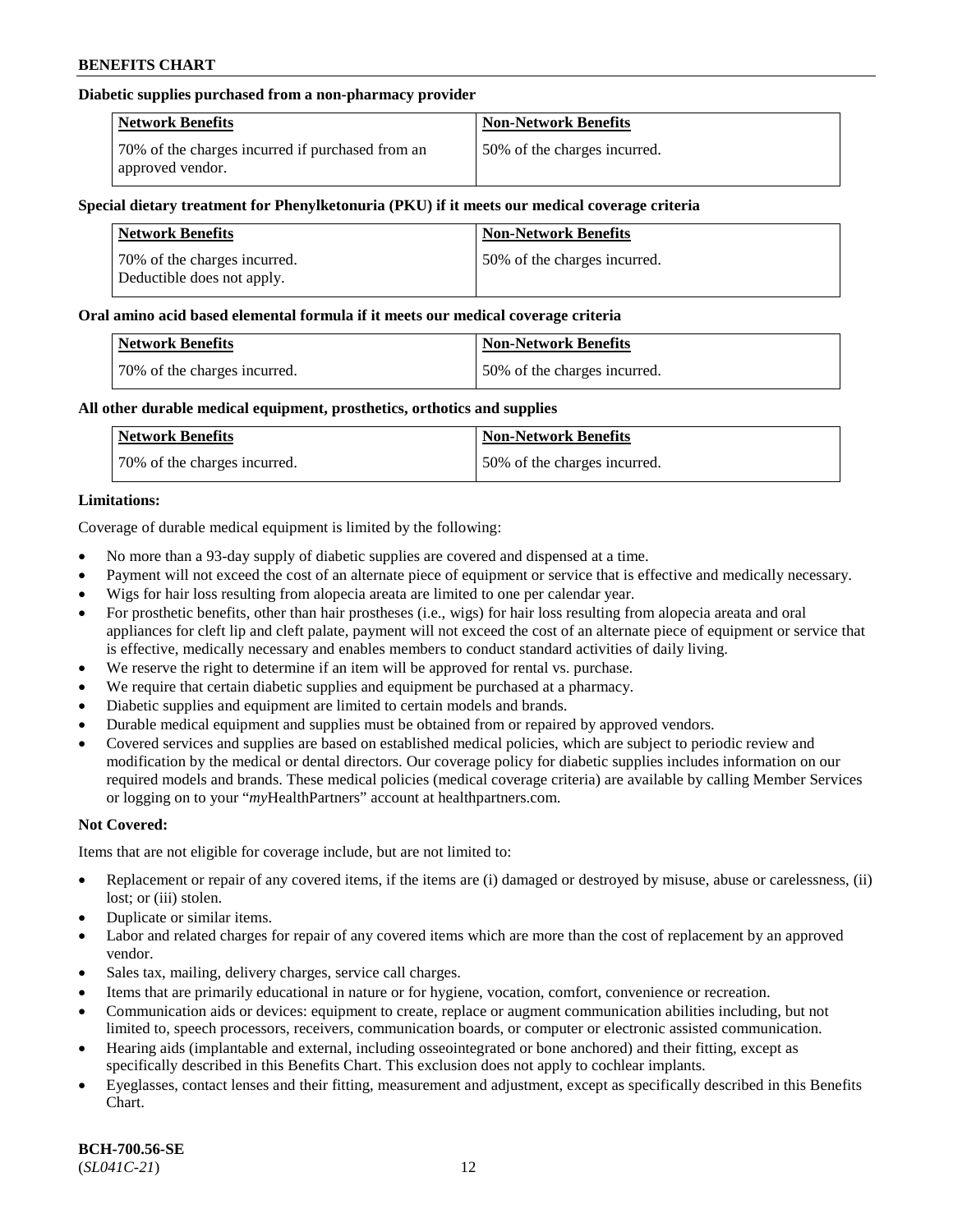- Hair prostheses (wigs), except as specifically described in this Benefits Chart.
- Household equipment which primarily has customary uses other than medical, such as, but not limited to, exercise cycles, air purifiers, central or unit air conditioners, water purifiers, non-allergenic pillows, mattresses or waterbeds.
- Household fixtures including, but not limited to, escalators or elevators, ramps, swimming pools and saunas.
- Modifications to the structure of the home including, but not limited to, wiring, plumbing or charges for installation of equipment.
- Vehicle, car or van modifications including, but not limited to, hand brakes, hydraulic lifts and car carrier.
- Rental equipment while owned equipment is being repaired by non-contracted vendors, beyond one month rental of medically necessary equipment.
- Other equipment and supplies, including but not limited to assistive devices, that we determine are not eligible for coverage.
- See "Services Not Covered" in the Group Membership Contract.

## **EMERGENCY AND URGENTLY NEEDED CARE SERVICES**

## **Covered Services:**

We cover services for emergency care and urgently needed care if the services are otherwise eligible for coverage under this Benefits Chart.

**Urgently Needed Care.** These are services to treat an unforeseen illness or injury, which are required in order to prevent a serious deterioration in your health, and which cannot be delayed until the next available clinic or office hours.

## **Urgently Needed care at clinics**

| <b>Network Benefits</b>                                                                                                                                                                                                                                           | <b>Non-Network Benefits</b> |
|-------------------------------------------------------------------------------------------------------------------------------------------------------------------------------------------------------------------------------------------------------------------|-----------------------------|
| 70% of the charges incurred.                                                                                                                                                                                                                                      | See Network Benefits.       |
| <b>First three visits</b>                                                                                                                                                                                                                                         |                             |
| The first three mental and chemical health visits, urgent<br>care visits, office visits, convenience clinic visits,<br>telephone visits and e-visits (other than virtuwell)<br>combined in a calendar year are covered at 100%, not<br>subject to the deductible. |                             |
| Physicians services are included; however, charges for<br>day treatment services, group visits, office procedures,<br>laboratory, radiology and other ancillary services are<br>not included and will be subject to your deductible and<br>coinsurance.           |                             |

**Emergency Care.** These are services to treat: (1) the sudden, unexpected onset of illness or injury which, if left untreated or unattended until the next available clinic or office hours, would result in hospitalization, or (2) a condition requiring professional health services immediately necessary to preserve life or stabilize health.

When reviewing claims for coverage of emergency services, our medical director will take into consideration a reasonable layperson's belief that the circumstances required immediate medical care that could not wait until the next working day or next available clinic appointment. Emergency care also includes an immediate response service available on a 24-hour, sevenday-a-week basis for each child, or person, having a psychiatric crisis, a mental health crisis, or a mental health emergency.

### **Emergency care in a hospital emergency room, including professional services of a physician**

| Network Benefits             | <b>Non-Network Benefits</b> |
|------------------------------|-----------------------------|
| 70% of the charges incurred. | See Network Benefits.       |

## **Inpatient emergency care in a hospital**

| Network Benefits             | <b>Non-Network Benefits</b> |
|------------------------------|-----------------------------|
| 70% of the charges incurred. | See Network Benefits.       |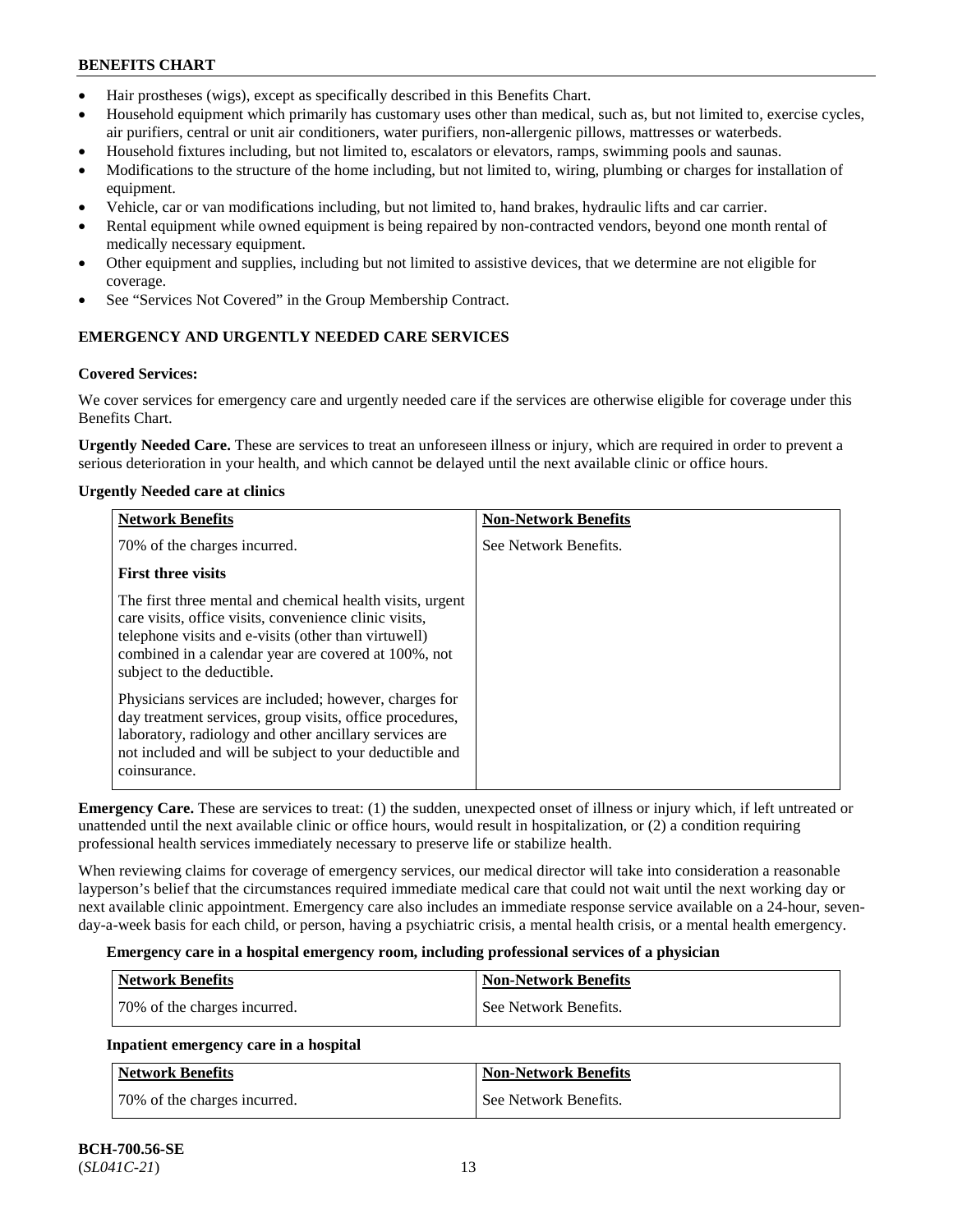### **Not Covered:**

• See "Services Not Covered" in the Group Membership Contract.

## **GENE THERAPY**

## **Covered Services:**

We cover gene therapy treatment that meets our current medical coverage criteria.

| <b>Network Benefits</b>                                                                                                                                                                                 | <b>Non-Network Benefits</b> |
|---------------------------------------------------------------------------------------------------------------------------------------------------------------------------------------------------------|-----------------------------|
| Coverage level is same as corresponding Network<br>Benefit, depending on type of service provided, such as<br>Office Visits for Illness or Injury, Inpatient or<br><b>Outpatient Hospital Services.</b> | No Coverage.                |

### **Limitations:**

- Gene therapy must be provided by a designated provider.
- Specific types of gene therapy are limited to therapies and conditions specified in our medical coverage criteria.

## **Not Covered:**

• See "Services Not Covered" in the Group Membership Contract.

## **HEALTH EDUCATION**

### **Covered Services:**

We cover education for preventive services and education for the management of chronic health problems (such as diabetes).

| Network Benefits                                            | <b>Non-Network Benefits</b>  |
|-------------------------------------------------------------|------------------------------|
| 100% of the charges incurred.<br>Deductible does not apply. | 50% of the charges incurred. |

### **Not Covered:**

• See "Services Not Covered" in the Group Membership Contract.

## **HOME-BASED COMPREHENSIVE HEALTH RISK ASSESSMENT**

### **Covered Services:**

If you meet our criteria for coverage, you may qualify for our home-based comprehensive health risk assessment program. The program covers a health assessment with a designated nurse practitioner.

| Network Benefits                                            | <b>Non-Network Benefits</b> |
|-------------------------------------------------------------|-----------------------------|
| 100% of the charges incurred.<br>Deductible does not apply. | No Coverage.                |

### **Not Covered:**

See "Services Not Covered" in the Group Membership Contract.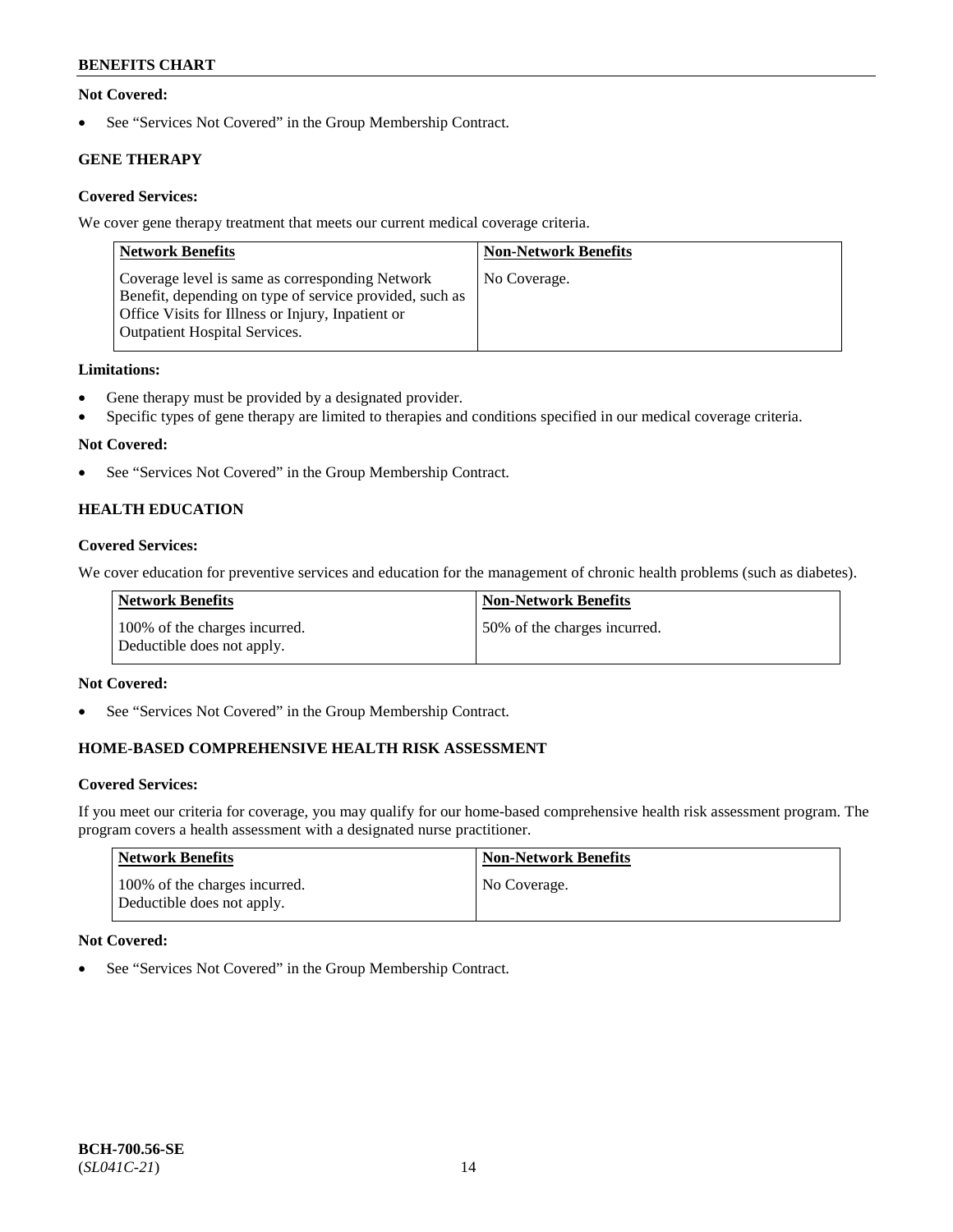## **HOME HEALTH SERVICES**

### **Covered Services:**

We cover skilled nursing services, physical therapy, occupational therapy, speech therapy, respiratory therapy and other therapeutic services, non-routine prenatal and postnatal services, routine postnatal well child visits (as described in the Medical Coverage Criteria), phototherapy services for newborns, home health aide services and other eligible home health services when provided in your home, if you are homebound (i.e., unable to leave home without considerable effort due to a medical condition. Lack of transportation does not constitute homebound status). For phototherapy services for newborns and high risk pre-natal services, supplies and equipment are included.

We cover total parenteral nutrition/intravenous ("TPN/IV") therapy, equipment, supplies and drugs in connection with IV therapy. IV line care kits are covered under Durable Medical Equipment.

You do not need to be homebound to receive total parenteral nutrition/intravenous ("TPN/IV") therapy.

We cover palliative care benefits. Palliative care includes symptom management, education and establishing goals of care. We waive the requirement that you be homebound for a limited number of home visits for palliative care (as shown in the Benefits Chart), if you have a life-threatening, non-curable condition which has a prognosis of survival of two years or less. Additional palliative care visits are eligible under the home health services benefit if you are homebound and meet all other requirements defined in this section.

Home health services are eligible and covered only when:

- medically necessary; and
- provided as rehabilitative care, terminal care or maternity care; and
- ordered by a physician, and included in the written home care plan.

### **Physical therapy, occupational therapy, speech therapy, respiratory therapy, home health aide services and palliative care**

| <b>Network Benefits</b>      | <b>Non-Network Benefits</b>  |
|------------------------------|------------------------------|
| 70% of the charges incurred. | 50% of the charges incurred. |

### **TPN/IV therapy, skilled nursing services, non-routine prenatal/postnatal services, and phototherapy**

| <b>Network Benefits</b>       | <b>Non-Network Benefits</b>  |
|-------------------------------|------------------------------|
| 170% of the charges incurred. | 50% of the charges incurred. |

Each 24-hour visit (or shifts of up to 24-hour visits) equals one visit and counts toward the Maximum visits for all other services shown below. Any visit that lasts less than 24 hours, regardless of the length of the visit, will count as one visit toward the Maximum visits for all other services shown below. All visits must be medically necessary and benefit eligible.

#### **Routine postnatal well child visits**

| Network Benefits                                            | <b>Non-Network Benefits</b>  |
|-------------------------------------------------------------|------------------------------|
| 100% of the charges incurred.<br>Deductible does not apply. | 50% of the charges incurred. |

## **Maximum visits for palliative care**

If you are eligible to receive palliative care in the home and you are not homebound, there is a maximum of 12 visits per calendar year.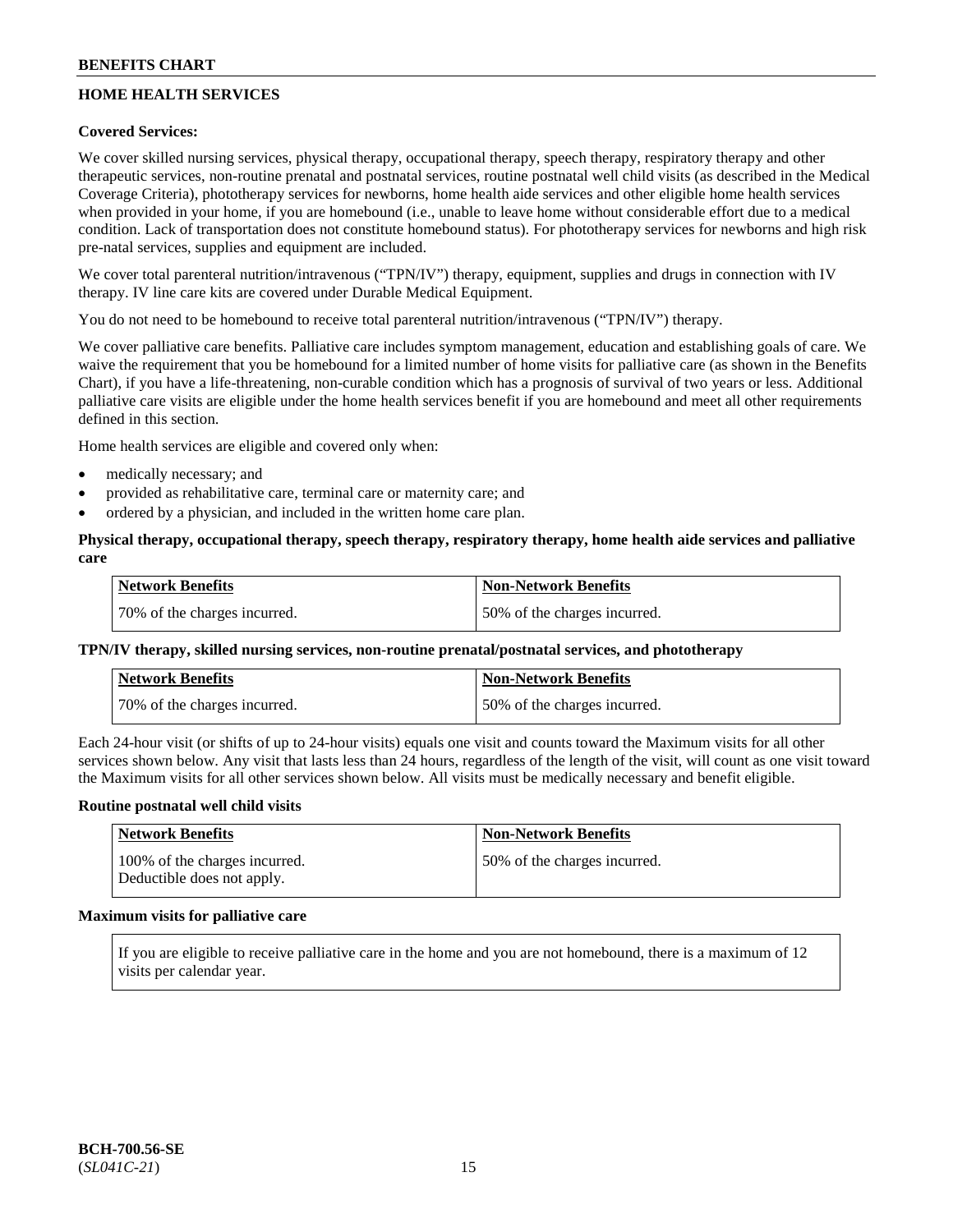#### **Maximum visits for all other services**

| <b>Network Benefits</b>       | <b>Non-Network Benefits</b>  |
|-------------------------------|------------------------------|
| 120 visits per calendar year. | 60 visits per calendar year. |

Each visit provided under the Network Benefits and Non-Network Benefits counts toward the maximums shown under all Maximum visits sections. The routine postnatal well child visit does not count toward the visit limit.

#### **Limitations:**

- Home health services are not provided as a substitute for a primary caregiver in the home or as relief (respite) for a primary caregiver in the home. We will not reimburse family members or residents in your home for the above services.
- A service shall not be considered a skilled nursing service merely because it is performed by, or under the direct supervision of, a licensed nurse. Where a service (such as tracheotomy suctioning or ventilator monitoring) or like services, can be safely and effectively performed by a non-medical person (or self-administered), without the direct supervision of a licensed nurse, the service shall not be regarded as a skilled nursing service, whether or not a skilled nurse actually provides the service. The unavailability of a competent person to provide a non-skilled service shall not make it a skilled service when a skilled nurse provides it. Only the skilled nursing component of so-called "blended" services (i.e. services which include skilled and non-skilled components) are covered under this Benefits Chart.

#### **Not Covered:**

- Financial or legal counseling services.
- Housekeeping or meal services in your home.
- Private duty nursing services. This exclusion does not apply if covered person is also covered under Medical Assistance under 256B.0625, subdivision 7, with the exception of section 256B.0654 subdivision 4.
- Services provided by a family member or enrollee, or a resident in the enrollee's home.
- Vocational rehabilitation and recreational or educational therapy. Recreation therapy is therapy provided solely for the purpose of recreation, including but not limited to: (a) requests for physical therapy or occupational therapy to improve athletic ability, and (b) braces or guards to prevent sports injuries.
- See "Services Not Covered" in the Group Membership Contract.

### **HOME HOSPICE SERVICES**

### **Applicable Definitions:**

**Part-time.** This is up to two hours of service per day, more than two hours is considered continuous care.

**Continuous Care.** This is from two to twelve hours of service per day provided by a registered nurse, licensed practical nurse, or home health aide, during a period of crisis in order to maintain a terminally ill patient at home.

**Appropriate Facility.** This is a nursing home, hospice residence, or other inpatient facility.

**Custodial Care Related to Hospice Services.** This means providing assistance in the activities of daily living and the care needed by a terminally ill patient which can be provided by primary caregiver (i.e., family member or friend) who is responsible for the patient's home care.

#### **Covered Services:**

**Home Hospice Program.** We cover the services described below if you are terminally ill and accepted as a home hospice program participant. You must meet the eligibility requirements of the program, and elect to receive services through the home hospice program. The services will be provided in your home, with inpatient care available when medically necessary as described below. If you elect to receive hospice services, you do so in lieu of curative treatment for your terminal illness for the period you are enrolled in the home hospice program.

**Eligibility:** In order to be eligible to be enrolled in the home hospice program, you must: (1) be a terminally ill patient (prognosis of six months or less); (2) have chosen a palliative treatment focus (i.e., emphasizing comfort and supportive services rather than treatment attempting to cure the disease or condition); and (3) continue to meet the terminally ill prognosis as reviewed by our medical director or his or her designee over the course of care. You may withdraw from the home hospice program at any time.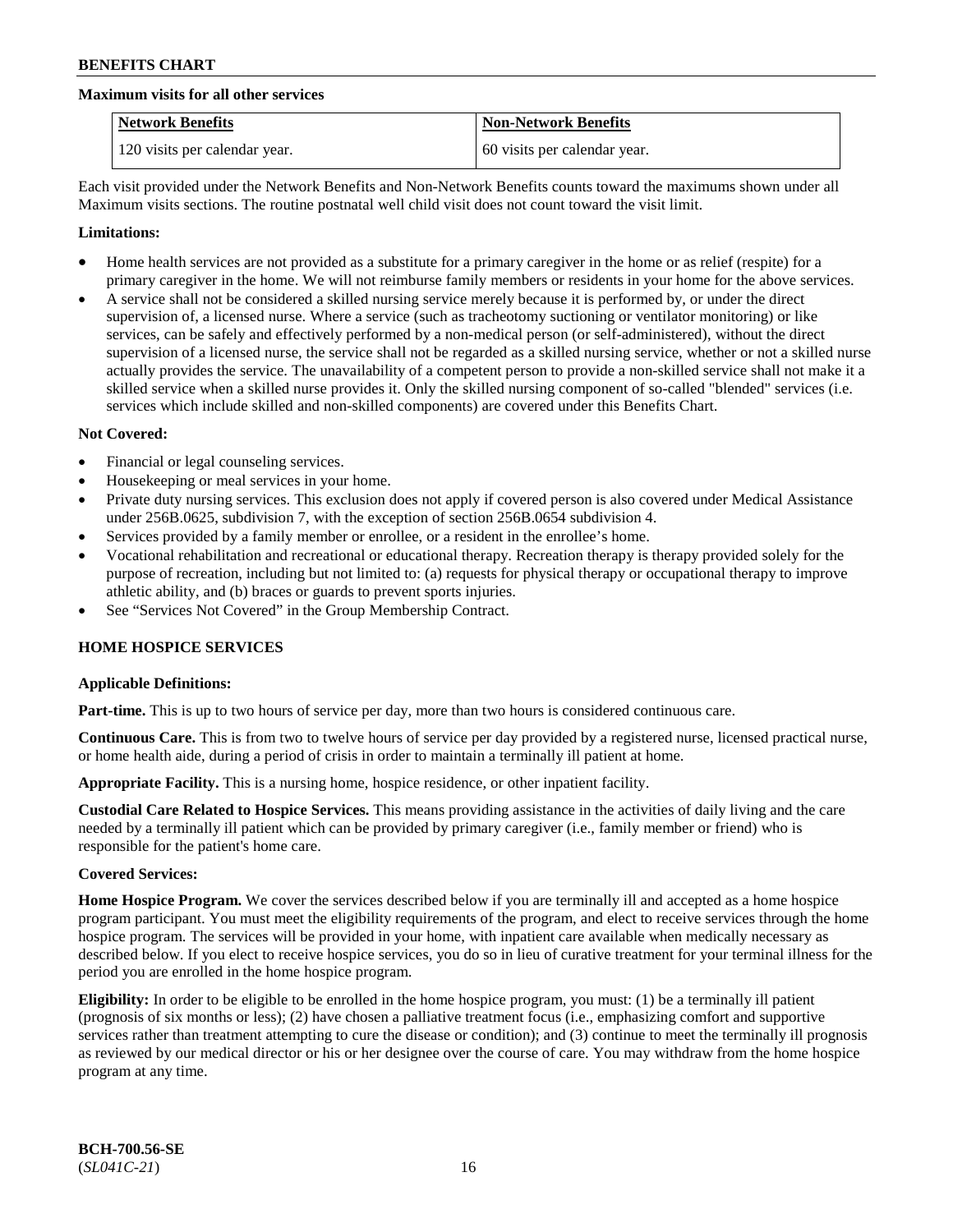**Eligible Services:** Hospice services include the following services provided in accordance with an approved hospice treatment plan.

- Home Health Services:
	- o Part-time care provided in your home by an interdisciplinary hospice team (which may include a physician, nurse, social worker, and spiritual counselor) and medically necessary home health services are covered.
	- o One or more periods of continuous care in your home or in a setting which provides day care for pain or symptom management, when medically necessary, will be covered.
- Inpatient Services: We cover medically necessary inpatient services.
- Other Services:
	- o Respite care is covered for care in your home or in an appropriate facility, to give your primary caregivers (i.e., family members or friends) rest and/or relief when necessary in order to maintain a terminally ill patient at home.
	- o Medically necessary medications for pain and symptom management.
	- Semi-electric hospital beds and other durable medical equipment are covered.
	- o Emergency and non-emergency care is covered.

| <b>Network Benefits</b>      | Non-Network Benefits         |
|------------------------------|------------------------------|
| 70% of the charges incurred. | 50% of the charges incurred. |

Respite care is limited to 5 days per episode, and respite care and continuous care combined are limited to 30 days.

#### **Not Covered:**

- Financial or legal counseling services.
- Housekeeping or meal services in your home.
- Custodial or maintenance care related to hospice services, whether provided in the home or in a nursing home.
- Any service not specifically described as covered services under this home hospice services benefits.
- Any services provided by members of your family or residents in your home.
- See "Services Not Covered" in the Group Membership Contract.

### **HOSPITAL AND SKILLED NURSING FACILITY SERVICES**

#### **Covered Services:**

We cover services as described below.

#### **Medical or Surgical Hospital Services**

**Inpatient Hospital Services:** We cover the following medical or surgical services, for the treatment of acute illness or injury, which require the level of care only provided in an acute care facility. These services must be authorized by a physician.

Inpatient hospital services include: room and board; the use of operating or maternity delivery rooms; intensive care facilities; newborn nursery facilities; general nursing care, anesthesia, laboratory and diagnostic imaging services, radiation therapy, physical therapy, prescription drugs or other medications administered during treatment, blood and blood products (unless replaced), and blood derivatives, and other diagnostic or treatment related hospital services; physician and other professional medical and surgical services provided while in the hospital, including gender reassignment surgery that meets medical coverage criteria.

We cover up to 120 hours of services provided by a private duty nurse or personal care assistant who has provided home care services to a ventilator-dependent patient, solely for the purpose of assuring adequate training of the hospital staff to communicate with that patient.

Services for items for personal convenience, such as television rental, are not covered.

We cover, following a vaginal delivery, a minimum of 48 hours of inpatient care for the mother and newborn child. We cover, following a caesarean section delivery, a minimum of 96 hours of inpatient care for the mother and newborn child. If the duration of inpatient care is less than these minimums, we also cover a minimum of one home visit by a registered nurse for post-delivery care, within four days of discharge of the mother and newborn child. Services provided by the registered nurse include, but are not limited to, parent education, assistance and training in breast and bottle feeding, and conducting any necessary and appropriate clinical tests. We shall not provide any compensation or other non-medical remuneration to encourage a mother and newborn to leave inpatient care before the duration minimums specified.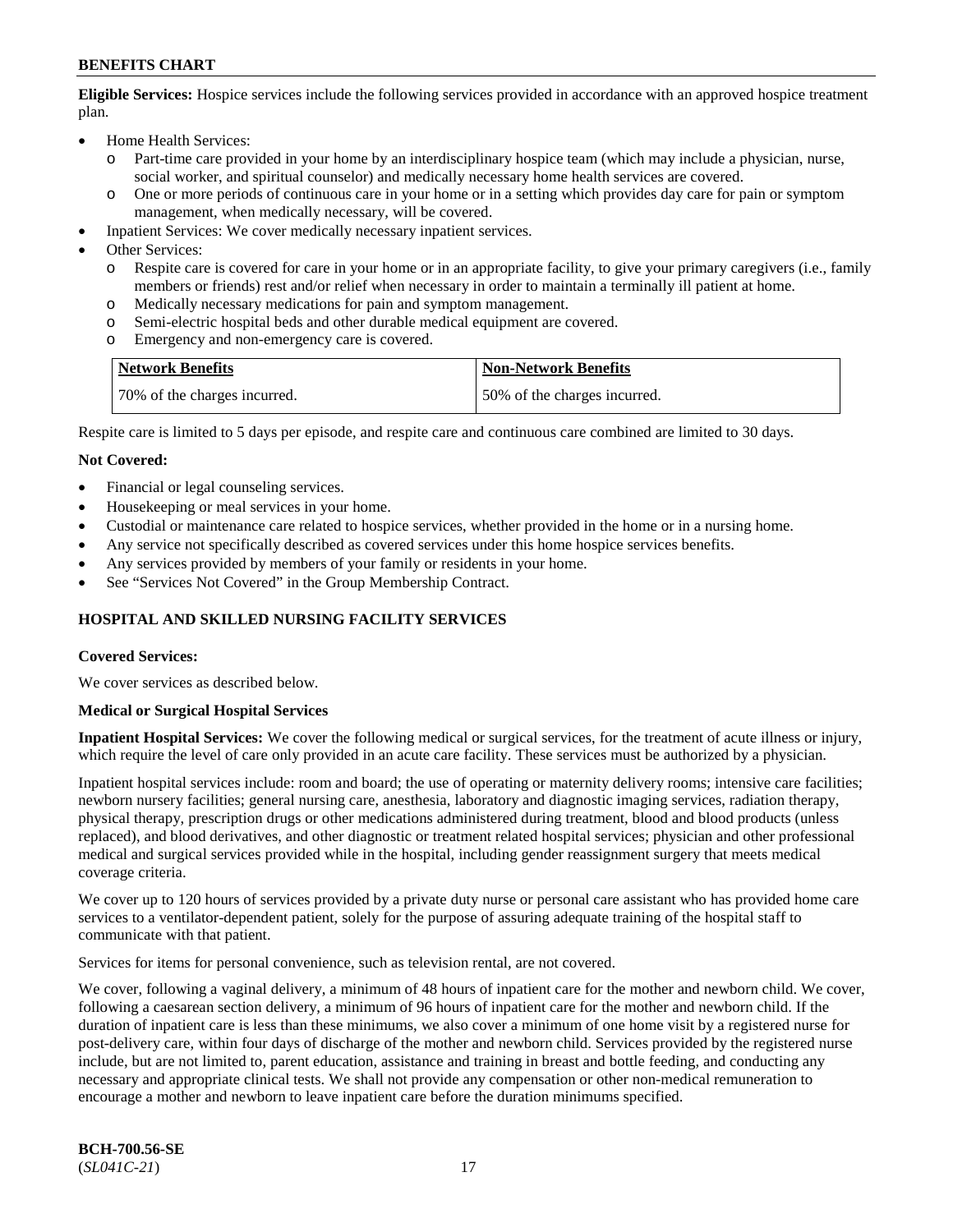Group health plans and health insurance issuers generally may not, under Federal law, restrict benefits for any hospital length of stay in connection with childbirth for the mother of newborn child to less than 48 hours following a vaginal delivery, or less than 96 hours following a caesarean section. However, Federal law generally does not prohibit the mother's or newborn's attending provider, after consulting with the mother, from discharging the mother or her newborn earlier than 48 hours (or 96 hours as applicable). In any case plans and issuers may not, under Federal law, require that a provider obtain authorization from the plan or the insurance issuer for prescribing a length of stay not in excess of 48 hours (or 96 hours).

| Network Benefits             | <b>Non-Network Benefits</b>  |
|------------------------------|------------------------------|
| 70% of the charges incurred. | 50% of the charges incurred. |

Each member's admission or confinement, including that of a newborn child, is separate and distinct from the admission or confinement of any other member.

**Outpatient Hospital, Ambulatory Care or Surgical Facility Services:** We cover the following medical and surgical services, for diagnosis or treatment of illness or injury on an outpatient basis. These services must be authorized by a physician.

Outpatient services include: use of operating rooms, maternity delivery rooms or other outpatient departments, rooms or facilities; and the following outpatient services: general nursing care, anesthesia, laboratory and diagnostic imaging services, radiation therapy, physical therapy, drugs administered during treatment, blood and blood products (unless replaced), and blood derivatives, and other diagnostic or treatment related outpatient services; physician and other professional medical and surgical services provided while an outpatient, including gender reassignment surgery that meets medical coverage criteria.

For Network Benefits, non-emergent, scheduled outpatient Magnetic Resonance Imaging (MRI) and Computed Tomography (CT) must be provided at a designated facility. Your physician and facility will obtain or verify authorization for these services with HealthPartners, as needed.

To see the benefit level for diagnostic imaging services, laboratory services and physical therapy, see benefits under Diagnostic Imaging Services, Laboratory Services and Physical Therapy in this Benefits Chart.

| Network Benefits             | Non-Network Benefits         |
|------------------------------|------------------------------|
| 70% of the charges incurred. | 50% of the charges incurred. |

### **Skilled Nursing Facility Care**

We cover room and board, daily skilled nursing and related ancillary services for post-acute treatment and rehabilitative care of illness or injury that meets medical coverage criteria.

| <b>Network Benefits</b>                       | <b>Non-Network Benefits</b>                   |
|-----------------------------------------------|-----------------------------------------------|
| 70% of the charges incurred.                  | 50% of the charges incurred.                  |
| Limited to 120 day maximum per calendar year. | Limited to 120 day maximum per calendar year. |

Each day of services provided under the Network Benefits and Non-Network Benefits combined, counts toward the maximums shown above.

#### **Not Covered:**

- Services for items for personal convenience, such as television rental.
- See "Services Not Covered" in the Group Membership Contract.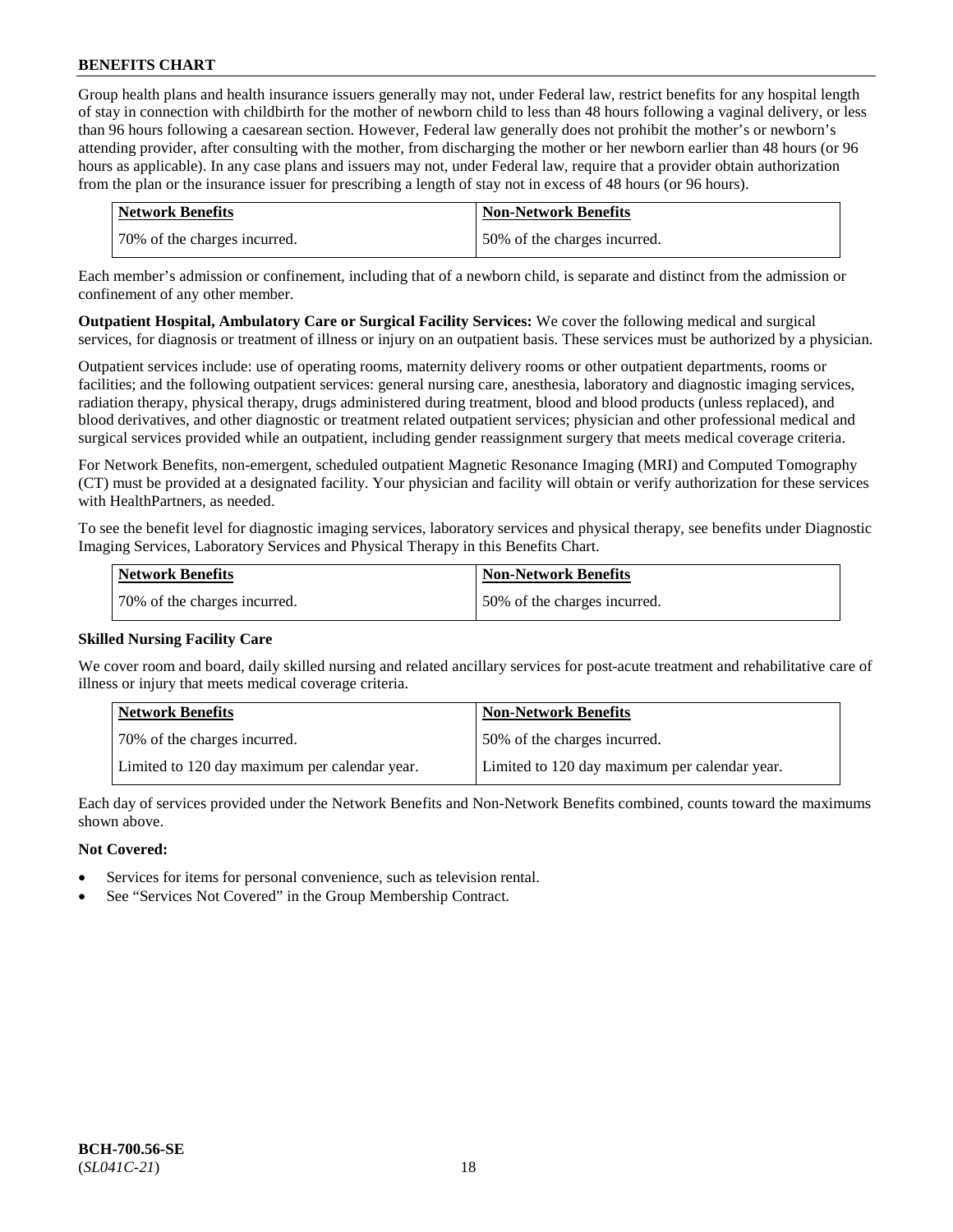## **INFERTILITY SERVICES**

### **Covered Services:**

We cover the diagnosis of infertility. These services include diagnostic procedures and tests provided in connection with an infertility evaluation, office visits and consultations to diagnose infertility.

| <b>Network Benefits</b>      | <b>Non-Network Benefits</b>  |
|------------------------------|------------------------------|
| 70% of the charges incurred. | 50% of the charges incurred. |

Coverage is limited to office visits and consultations to diagnose infertility. Treatment is not covered.

## **Not Covered:**

- Treatment of infertility, including but not limited to, office visits, laboratory and diagnostic imaging services and drugs for the treatment of infertility; assisted reproduction, including, but not limited to gamete intrafallopian tube transfer (GIFT), zygote intrafallopian tube transfer (ZIFT) intracytoplasmic sperm injection (ICSI), and/or in-vitro fertilization (IVF), and all charges associated with such procedures; reversal of sterilization; artificial insemination; and sperm, ova or embryo acquisition, retrieval or storage; however, we do cover office visits and consultations to diagnose infertility.
- Services related to the establishment of surrogate pregnancy and fees for a surrogate.
- See "Services Not Covered" in the Group Membership Contract.

## **LABORATORY SERVICES**

#### **Covered Services:**

We cover laboratory tests when ordered by a provider and provided in a clinic or outpatient hospital facility.

To see the benefit level for inpatient hospital or skilled nursing facility services, see benefits under Inpatient Hospital and Skilled Nursing Facility Services in this Benefits Chart.

**Prostate-specific antigen (PSA) test coverage.** We cover prostate cancer screening for men 40 years of age or over who are symptomatic or in a high-risk category and for all men 50 years of age or older. Coverage includes a prostate-specific antigen blood test and a digital rectal examination.

| <b>Network Benefits</b>      | <b>Non-Network Benefits</b>  |
|------------------------------|------------------------------|
| 70% of the charges incurred. | 50% of the charges incurred. |

#### **All other laboratory services**

#### **Services for illness or injury**

| Network Benefits             | <b>Non-Network Benefits</b>  |
|------------------------------|------------------------------|
| 70% of the charges incurred. | 50% of the charges incurred. |

### **Preventive Services**

Laboratory services associated with preventive services are covered at the benefit level shown in the "Preventive Services" section of this Benefits Chart.

#### **Not Covered:**

See "Services Not Covered" in the Group Membership Contract.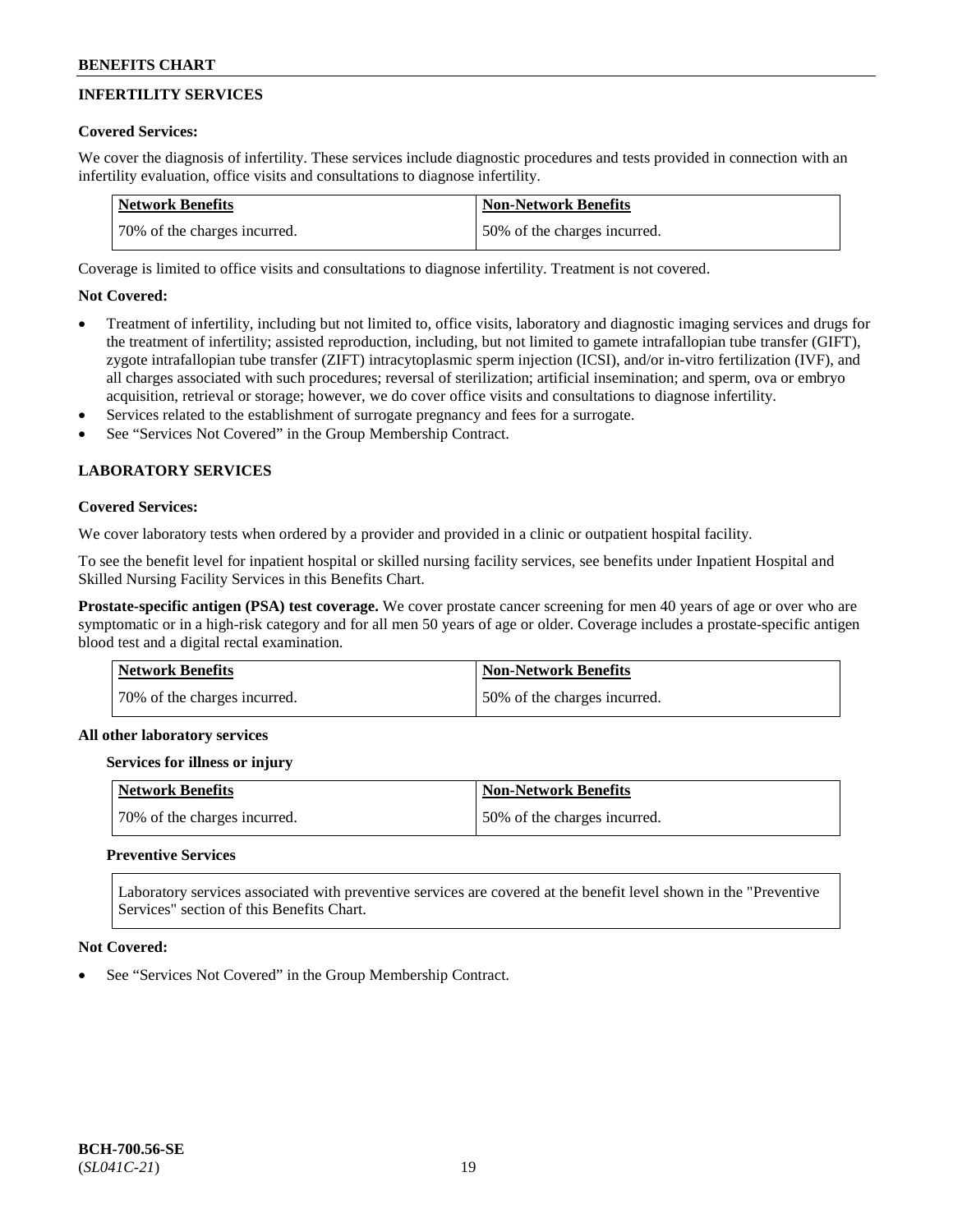## **LYME DISEASE SERVICES**

### **Covered Services:**

We cover services for the treatment of Lyme disease.

| <b>Network Benefits</b>                                | <b>Non-Network Benefits</b>                                  |
|--------------------------------------------------------|--------------------------------------------------------------|
| Coverage level is same as corresponding Network        | Coverage level is same as corresponding Non-Network          |
| Benefit, depending on type of service provided such as | Benefit, depending on type of service provided, such as      |
| Office Visits for Illness or Injury, Inpatient or      | Office Visits for Illness or Injury, Inpatient or Outpatient |
| <b>Outpatient Hospital Services.</b>                   | Hospital Services.                                           |

### **Not Covered:**

See "Services Not Covered" in the Group Membership Contract.

## **MASTECTOMY RECONSTRUCTION BENEFIT**

## **Covered Services:**

We cover reconstruction of the breast on which the mastectomy has been performed; surgery and reconstruction of the other breast to produce symmetrical appearance, and prostheses and physical complications of all stages of mastectomy, including lymphedemas.

| <b>Network Benefits</b>                                 | <b>Non-Network Benefits</b>                             |
|---------------------------------------------------------|---------------------------------------------------------|
| Coverage level is same as corresponding Network         | Coverage level is same as corresponding Non-Network     |
| Benefit, depending on type of service provided, such as | Benefit, depending on type of service provided, such as |
| Office Visits for Illness or Injury, Inpatient or       | Office Visits for Illness or Injury, Inpatient or       |
| <b>Outpatient Hospital Services.</b>                    | Outpatient Hospital Services.                           |

### **Not Covered:**

See "Services Not Covered" in the Group Membership Contract.

## **MEDICATION THERAPY DISEASE MANAGEMENT PROGRAM**

### **Covered Services:**

If you meet our criteria for coverage, you may qualify for our Medication Therapy Disease Management Program.

The program covers consultations with a designated pharmacist.

Covered services are based on established medical policies, which are subject to periodic review and modification by the medical directors. These medical policies (medical coverage criteria) are available online at [healthpartners.com](https://www.healthpartners.com/hp/index.html) or by calling Member Services.

| <b>Network Benefits</b>                                     | Non-Network Benefits |
|-------------------------------------------------------------|----------------------|
| 100% of the charges incurred.<br>Deductible does not apply. | No Coverage.         |

### **Not Covered:**

See "Services Not Covered" in the Group Membership Contract.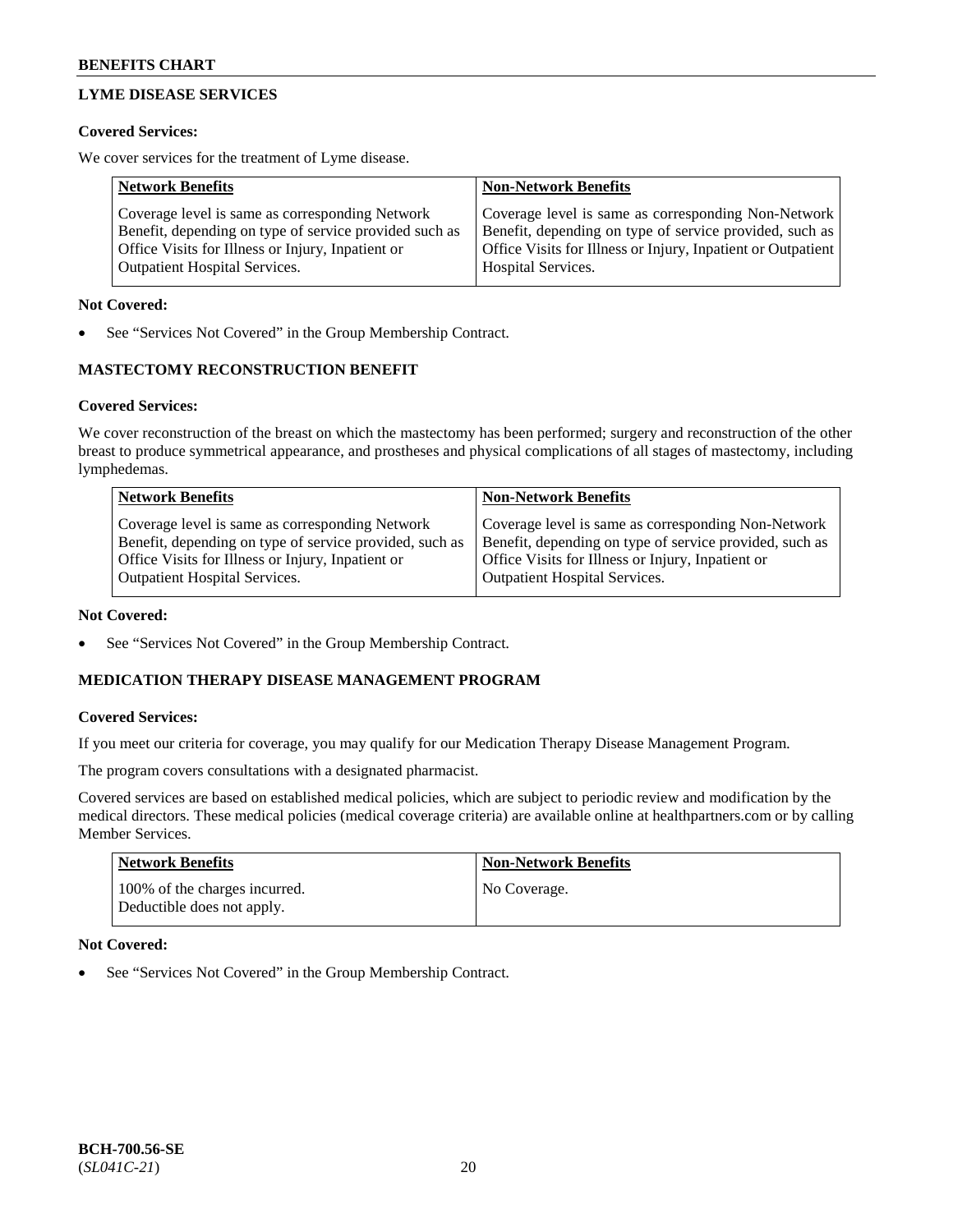## **OFFICE VISITS FOR ILLNESS OR INJURY**

### **Covered Services:**

We cover the following when medically necessary: professional medical and surgical services and related supplies, including biofeedback, of physicians and other health care providers; blood and blood products (unless replaced) and blood derivatives.

We cover diagnosis and treatment of illness or injury to the eyes. Where contact or eyeglass lenses are prescribed as medically necessary for the post-operative treatment of cataracts or for the treatment of aphakia, or keratoconus, we cover the initial evaluation, lenses and fitting. Members must pay for lens replacement beyond the initial pair.

We also provide coverage for the initial physical evaluation of a child if it is ordered by a Minnesota juvenile court.

### **Office Visits**

| <b>Network Benefits</b>      | <b>Non-Network Benefits</b>  |
|------------------------------|------------------------------|
| 70% of the charges incurred. | 50% of the charges incurred. |

#### **Convenience clinics**

| Network Benefits             | Non-Network Benefits         |
|------------------------------|------------------------------|
| 70% of the charges incurred. | 50% of the charges incurred. |

#### **Scheduled telephone visits**

| <b>Network Benefits</b>      | Non-Network Benefits         |
|------------------------------|------------------------------|
| 70% of the charges incurred. | 50% of the charges incurred. |

### **E-visits**

### **Access to online care through virtuwell at [virtuwell.com](https://www.virtuwell.com/)**

| Network Benefits                                            | <b>Non-Network Benefits</b> |
|-------------------------------------------------------------|-----------------------------|
| 100% of the charges incurred.<br>Deductible does not apply. | Not Applicable.             |

### **All other E-visits**

| Network Benefits             | <b>Non-Network Benefits</b>  |
|------------------------------|------------------------------|
| 70% of the charges incurred. | 50% of the charges incurred. |

#### **First three visits**

### **Network Benefits**

The first three mental and chemical health visits, urgent care visits, office visits, convenience clinic visits, telephone visits and e-visits (other than virtuwell) combined in a calendar year are covered at 100%, not subject to the deductible. Then services will be covered at the coinsurance and deductible indicated for mental and chemical health visits, urgent care visits, office visits, convenience clinic visits, telephone visits and evisits (other than virtuwell).

Physicians services are included; however charges for day treatment services, group visits, office procedures, laboratory, radiology and other ancillary services are not included and will be subject to your deductible and coinsurance.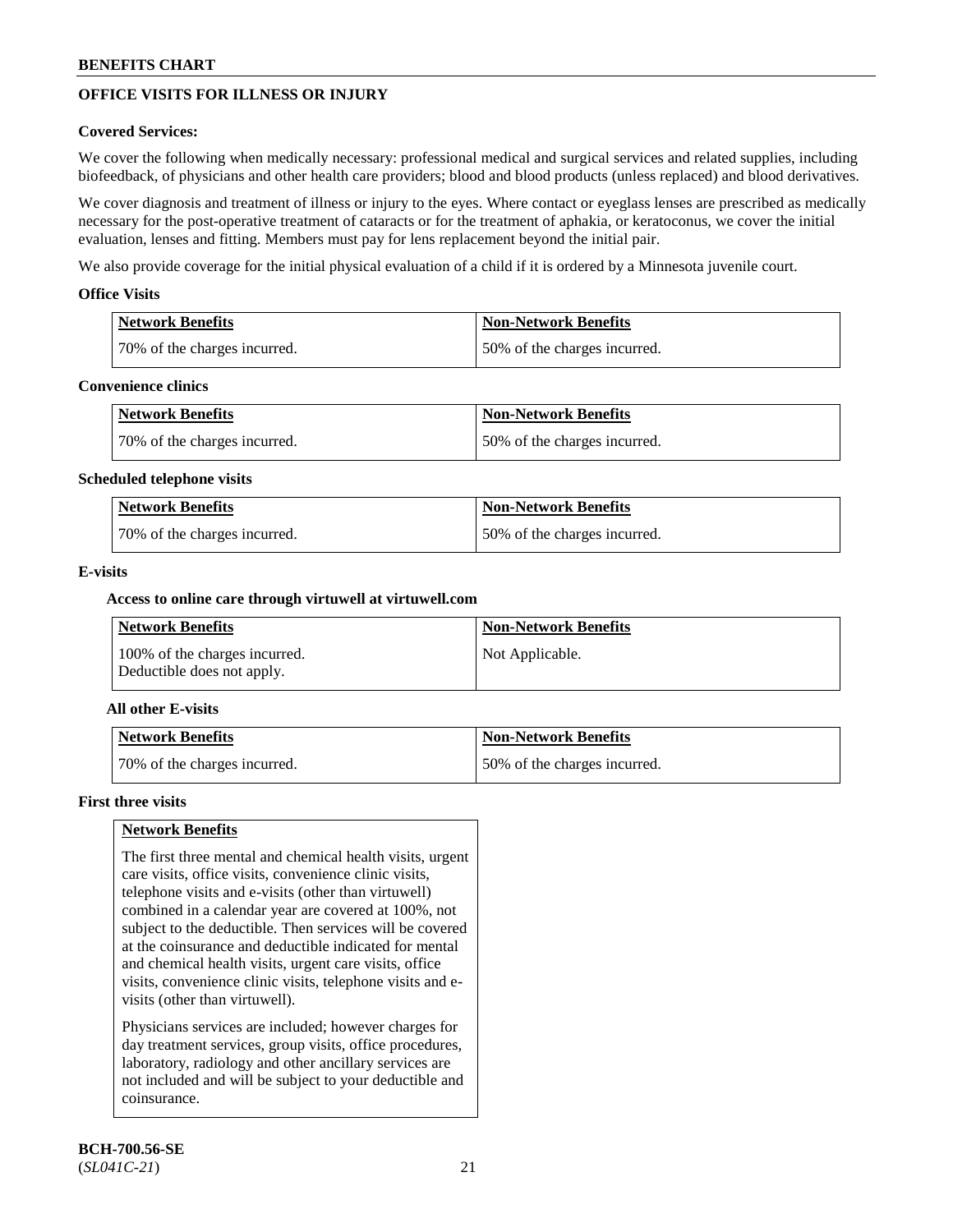#### **Injections administered in a physician's office, other than immunizations**

#### **Allergy injections**

| Network Benefits             | <b>Non-Network Benefits</b>  |
|------------------------------|------------------------------|
| 70% of the charges incurred. | 50% of the charges incurred. |

**All other injections**

| <b>Network Benefits</b>      | <b>Non-Network Benefits</b>  |
|------------------------------|------------------------------|
| 70% of the charges incurred. | 50% of the charges incurred. |

#### **Not Covered:**

- Court ordered treatment, except as described in this Benefits Chart under "Mental Health Services" and "Office Visits for Illness or Injury" or as otherwise required by law.
- See "Services Not Covered" in the Group Membership Contract.

#### **PEDIATRIC AUTOIMMUNE NEUROPSYCHIATRIC DISORDERS ASSOCIATED WITH STREPTOCOCCAL INFECTIONS (PANDAS) AND PEDIATRIC ACUTE-ONSET NEUROPSYCHIATRIC SYNDROME (PANS) TREATMENT**

#### **Definitions:**

**Pediatric acute-onset neuropsychiatric syndrome.** This means a class of acute-onset obsessive compulsive or tic disorders or other behavioral changes presenting in children and adolescents that are not otherwise explained by another known neurologic or medical disorder.

**Pediatric autoimmune neuropsychiatric disorders associated with streptococcal infections.** This means a condition in which a streptococcal infection in a child or adolescent causes the abrupt onset of clinically significant obsessions, compulsions, tics, or other neuropsychiatric symptoms or behavioral changes, or a relapsing and remitting course of symptom severity.

### **Covered Services:**

We cover treatment for pediatric autoimmune neuropsychiatric disorders associated with streptococcal infections (PANDAS) and for treatment for pediatric acute-onset neuropsychiatric syndrome (PANS). Treatments that must be covered under this section must be recommended by the member's licensed health care professional and include but are not limited to antibiotics, medication and behavioral therapies to manage neuropsychiatric symptoms, plasma exchange, and immunoglobulin.

|                                                                                                                                                                                                                                                                                                              | <b>Network Benefits</b><br><b>Non-Network Benefits</b>                                                 |  |
|--------------------------------------------------------------------------------------------------------------------------------------------------------------------------------------------------------------------------------------------------------------------------------------------------------------|--------------------------------------------------------------------------------------------------------|--|
| Benefit, depending on type of service provided, such as<br>Benefit, depending on type of service provided, such as<br>Office Visits for Illness or Injury, Inpatient or<br>Office Visits for Illness or Injury, Inpatient or<br><b>Outpatient Hospital Services.</b><br><b>Outpatient Hospital Services.</b> | Coverage level is same as corresponding Non-Network<br>Coverage level is same as corresponding Network |  |

#### **Not Covered:**

See "Services Not Covered" in the Group Membership Contract.

### **PEDIATRIC EYEWEAR**

### **Covered Services:**

We cover pediatric eyewear for children, subject to our medical coverage criteria. This provision will continue until the end of the month in which the child turns age 19. These medical policies (medical coverage criteria) are available by calling Member Services or logging on to your "*my*HealthPartners" account at [healthpartners.com.](https://www.healthpartners.com/hp/index.html)

| Network Benefits             | <b>Non-Network Benefits</b> |
|------------------------------|-----------------------------|
| 70% of the charges incurred. | No Coverage.                |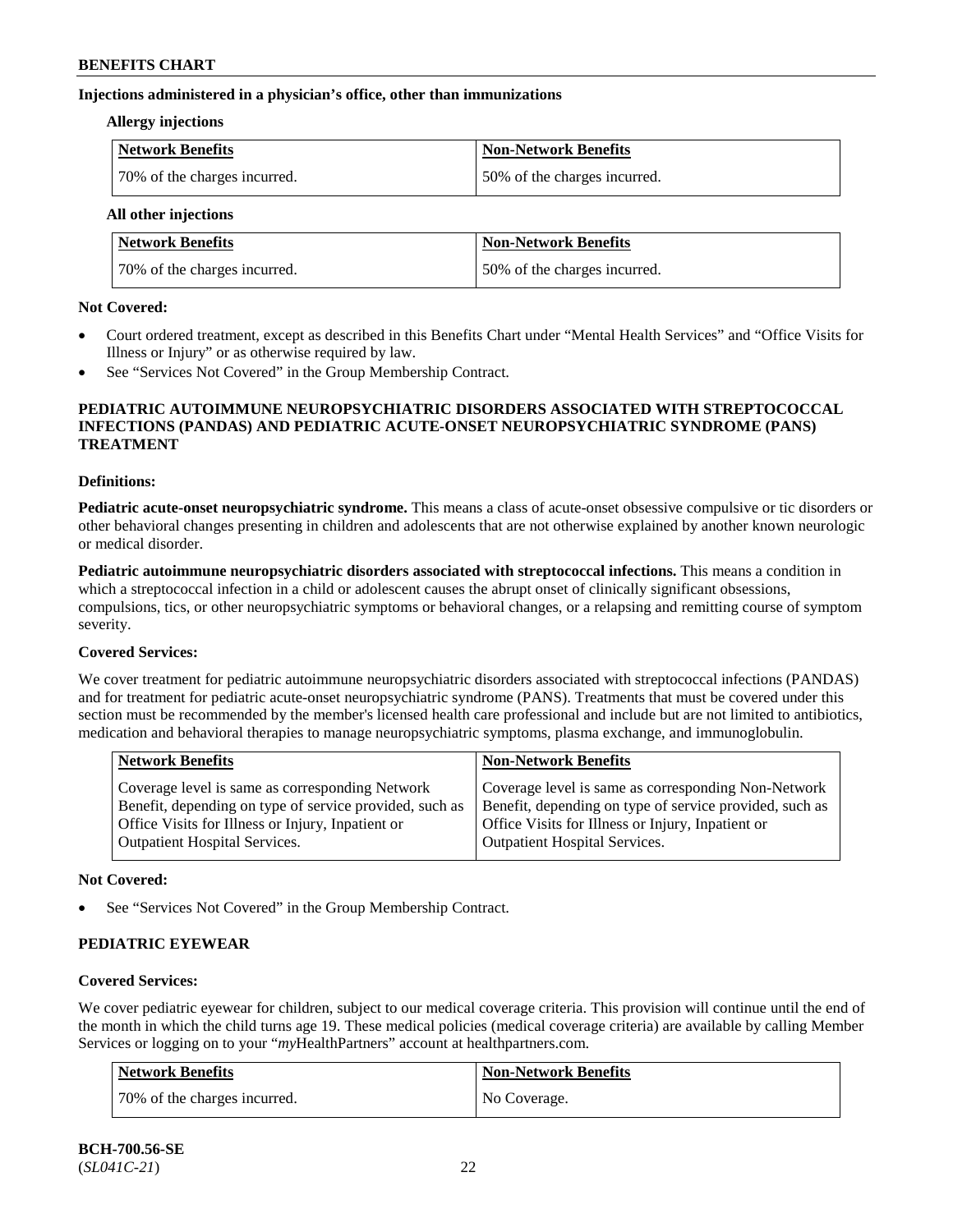Limited to one pair of eyeglasses (lenses and frames) or one pair of contact lenses per benefit year.

#### **Not Covered:**

- Replacement of eyeglasses or contact lenses due to loss or theft.
- See "Services Not Covered" in the Group Membership Contract.

## **PHYSICAL THERAPY, OCCUPATIONAL THERAPY AND SPEECH THERAPY**

### **Covered Services:**

We cover the following physical therapy, occupational therapy and speech therapy services:

- rehabilitative care to correct the effects of illness or injury;
- habilitative care rendered for congenital, developmental or medical conditions which have significantly limited the successful initiation of normal speech and normal motor development.

Massage therapy which is performed in conjunction with other treatment/modalities by a physical occupational therapist, is part of a prescribed treatment plan and is not billed separately is covered.

We cover services provided in a clinic. We also cover physical therapy provided in an outpatient hospital facility. To see the benefit level for inpatient hospital or skilled nursing facility services, see benefits under Inpatient Hospital and Skilled Nursing Facility Services.

## **Rehabilitative Care**

| <b>Network Benefits</b>      | <b>Non-Network Benefits</b>                                                               |
|------------------------------|-------------------------------------------------------------------------------------------|
| 70% of the charges incurred. | 50% of the charges incurred.                                                              |
|                              | Physical and Occupational Therapy combined are<br>limited to 20 visits per calendar year. |
|                              | Speech Therapy is limited to 20 visits per calendar year.                                 |

## **Habilitative Care**

| <b>Network Benefits</b>      | <b>Non-Network Benefits</b>                                                                       |
|------------------------------|---------------------------------------------------------------------------------------------------|
| 70% of the charges incurred. | 50% of the charges incurred.                                                                      |
|                              | Physical, Occupational and Speech Therapy combined<br>are limited to 20 visits per calendar year. |

#### **Not Covered:**

- Massage therapy for the purpose of comfort or convenience of the member.
- See "Services Not Covered" in the Group Membership Contract.

## **PORT WINE STAIN REMOVAL SERVICES**

#### **Covered Services:**

We cover port wine stain removal services.

| <b>Network Benefits</b>                                | <b>Non-Network Benefits</b>                                  |
|--------------------------------------------------------|--------------------------------------------------------------|
| Coverage level is same as corresponding Network        | Coverage level is same as corresponding Non-Network          |
| Benefit, depending on type of service provided such as | Benefit, depending on type of service provided, such as      |
| Office Visits for Illness or Injury, Inpatient or      | Office Visits for Illness or Injury, Inpatient or Outpatient |
| <b>Outpatient Hospital Services.</b>                   | Hospital Services.                                           |

#### **Not Covered:**

See "Services Not Covered" in the Group Membership Contract.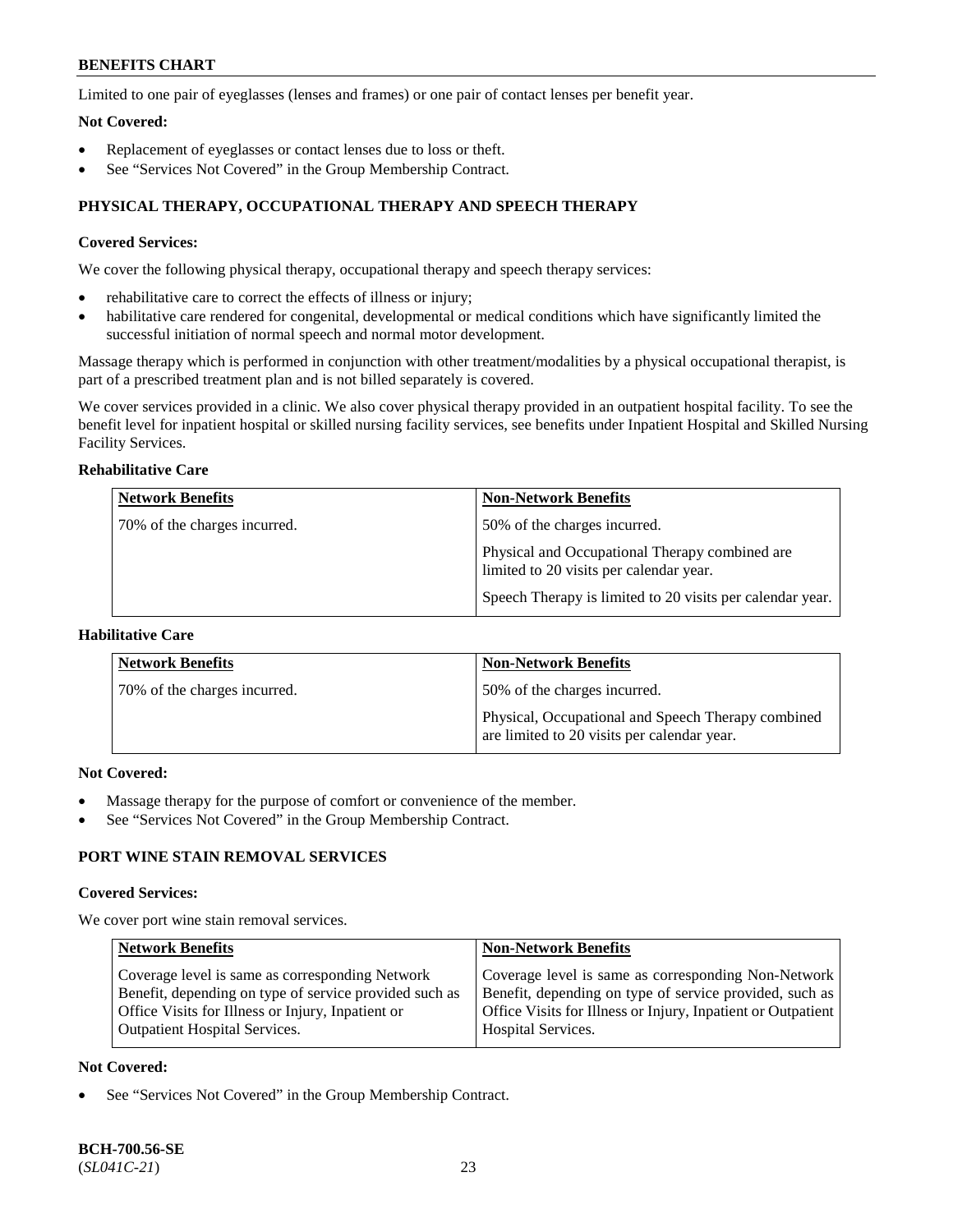## **PRESCRIPTION DRUG SERVICES**

#### **Covered Services:**

We cover prescription drugs and medications that can be self-administered or are administered in a physician's office. We cover off-label use of formulary drugs to treat cancer if the drug is recognized for the treatment of cancer in any authoritative compendia used by the Medicare program.

We cover orally administered anticancer drugs at the applicable benefit level under outpatient drugs below. We are in compliance with Minnesota Statute 62A.3075 because we do not cover orally administered anticancer drugs under our specialty drug benefit.

We will refill a prescription for eye drops covered under this Benefits Chart if the member requests a refill and original prescription specified that additional quantities would be needed, providing the refill request does not exceed the quantities needed, and the following conditions are met:

- If the member requests a 30-day refill supply, the request must be made between 21 and 30 days of the later of (a) the original date that the prescription was distributed to the member or (b) the date that the most recent refill was distributed to the member; or
- If the member requests a 90-day refill supply, the request must be made between 75 and 90 days of the later of (a) the original date that the prescription was distributed to the member or (b) the date that the most recent refill was distributed to the member.

A licensed pharmacist may prescribe and dispense self-administered hormonal contraceptives, nicotine replacement medications, and opiate antagonists for the treatment of an acute opiate overdose in accordance with section 151.37, subdivision 14, 15, or 16, under the same terms of coverage that would apply had the prescription drug been prescribed by a licensed physician, physician assistant, or advanced practice nurse practitioner. If the plan excludes coverage for selfadministered hormonal contraceptives, they will not be covered under this provision.

#### **For Network Benefits, drugs and medications must be obtained at a Network Pharmacy.**

#### **Outpatient drugs (except as specified below)**

| <b>Network Benefits</b>                                                                                          | <b>Non-Network Benefits</b>  |
|------------------------------------------------------------------------------------------------------------------|------------------------------|
| 100% of the charges incurred, subject to a member<br>copayment of \$5 for generic low cost formulary<br>drugs.   | 50% of the charges incurred. |
| 100% of the charges incurred, subject to a member<br>copayment of \$25 for generic high cost formulary<br>drugs. |                              |
| 100% of the charges incurred, subject to a member<br>copayment of \$60 for brand name formulary drugs.           |                              |
| In no event will your cost for a formulary insulin drug<br>exceed \$25.                                          |                              |
| Non-formulary drugs are covered at 100% of the<br>charges incurred, subject to a member copayment of<br>\$150.   |                              |
| Deductible does not apply.                                                                                       |                              |

**Cost-Sharing Limits for Insulin:** We are required to limit your cost-sharing on prescription insulin to no more than the net price of the prescription insulin drug. This requirement applies at the point of sale, including deductible payments and the costsharing amounts charged once the deductible is met.

**Cost-sharing.** This means a deductible payment, copayment, or coinsurance amount that you must pay for covered prescription insulin in accordance with the terms and conditions of this health plan.

**Net price.** This means our cost for prescription insulin, including any rebates or discounts received by or accrued directly or indirectly to us from a drug manufacturer or pharmacy benefit manager.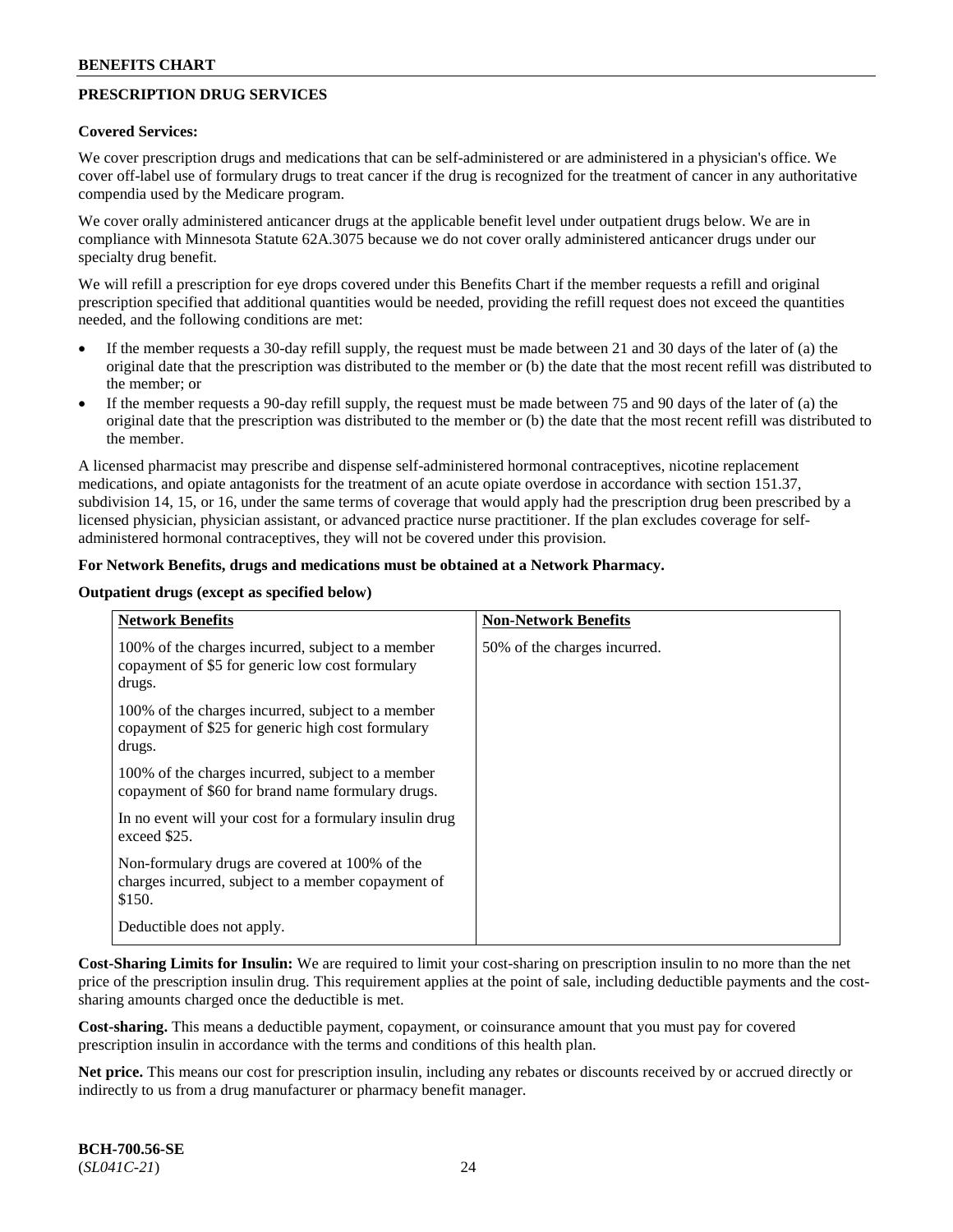### **Mail order drugs**

| <b>Network Benefits</b>                                                                                                                                                                                                    | <b>Non-Network Benefits</b>           |
|----------------------------------------------------------------------------------------------------------------------------------------------------------------------------------------------------------------------------|---------------------------------------|
| For your convenience, you may also get up to a 93-day<br>supply of outpatient prescription drugs that can be self-<br>administered through the designated mail order service.                                              | See Network Mail Order Drugs benefit. |
| New prescriptions to treat certain chronic conditions<br>and trial drugs will be limited to quantity limits<br>described at the end of this section. You will have to<br>pay one copayment for your initial 31-day supply. |                                       |
| Specialty Drugs are not available through the mail order<br>service.                                                                                                                                                       |                                       |

### **Tobacco cessation drugs are covered for all FDA – approved tobacco cessation drugs for a minimum of 90 days**

| Network Benefits                                            | <b>Non-Network Benefits</b>   |
|-------------------------------------------------------------|-------------------------------|
| 100% of the charges incurred.<br>Deductible does not apply. | 150% of the charges incurred. |

#### **Specialty Drugs that are self-administered**

| <b>Network Benefits</b>                                                                                                                    | <b>Non-Network Benefits</b> |
|--------------------------------------------------------------------------------------------------------------------------------------------|-----------------------------|
| 80% of the charges incurred.<br>Deductible does not apply.                                                                                 | No Coverage.                |
| For Network Benefits, specialty drugs are limited to<br>drugs on the specialty drug list and must be obtained<br>from a designated vendor. |                             |

#### **Drugs for the treatment of growth deficiency**

| <b>Network Benefits</b>                                                                                                                            | <b>Non-Network Benefits</b>  |
|----------------------------------------------------------------------------------------------------------------------------------------------------|------------------------------|
| 70% of the charges incurred.<br>Deductible does not apply.                                                                                         | 50% of the charges incurred. |
| For Network Benefits, growth deficiency drugs are<br>limited to drugs on the specialty drug list and must be<br>obtained from a designated vendor. |                              |

#### **Contraceptive drugs**

| <b>Network Benefits</b>                                                                                                                                        | <b>Non-Network Benefits</b>  |
|----------------------------------------------------------------------------------------------------------------------------------------------------------------|------------------------------|
| 100% of the charges incurred for formulary drugs.<br>Deductible does not apply.                                                                                | 50% of the charges incurred. |
| If a physician requests that a non-formulary<br>contraceptive drug be dispensed as written the drug will<br>be covered at 100%, not subject to the deductible. |                              |

### **Limitations:**

- Certain drugs may require prior authorization as indicated on the formulary. HealthPartners may require prior authorization for the drug and also the site where the drug will be provided. Certain drugs are subject to our utilization review process and quantity limits, as indicated on our formulary.
- Certain non-formulary drugs require prior authorization. In addition, certain drugs may be subject to any quantity limits applied as part of our trial program.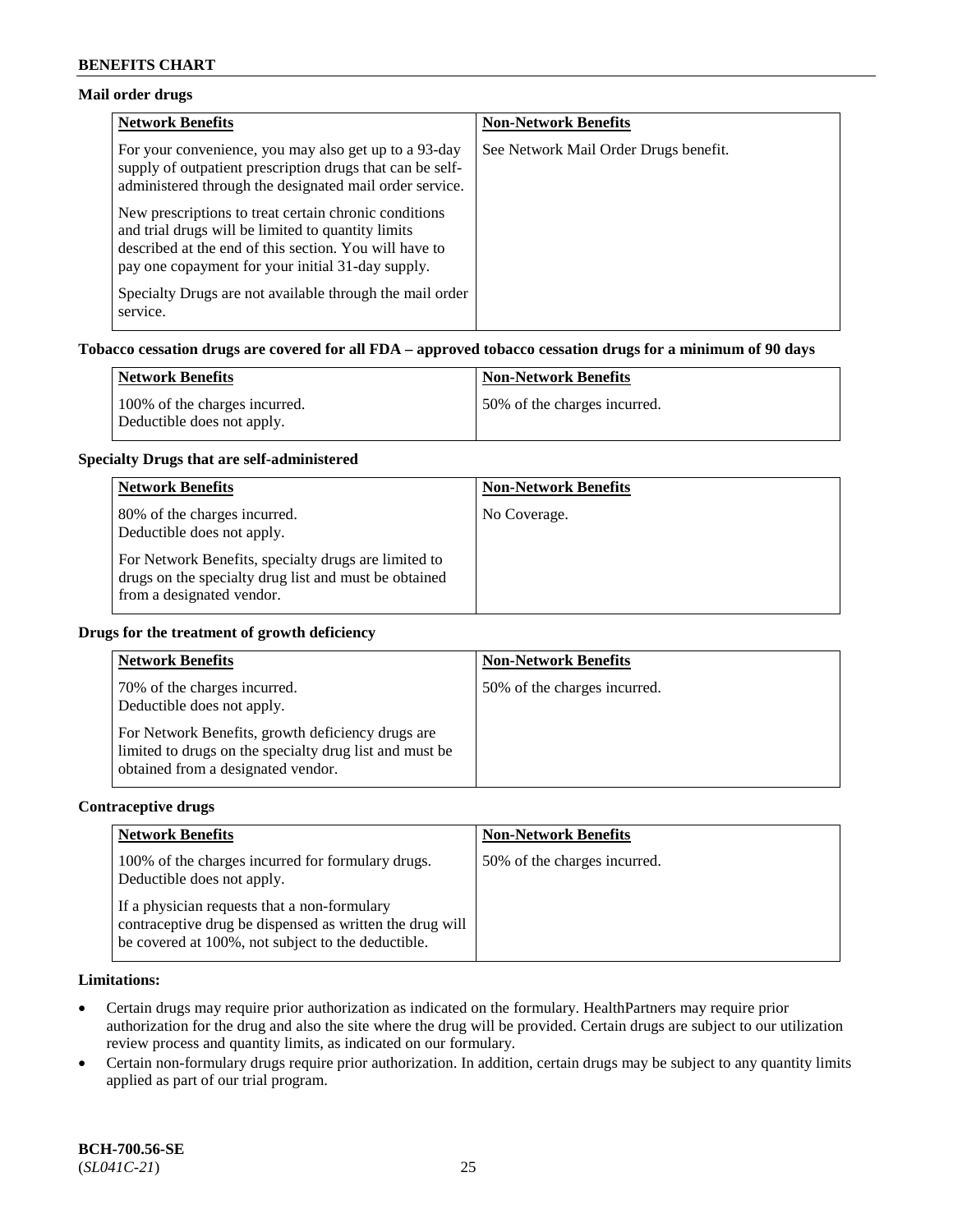- If a member requests a brand name drug when there is a generic equivalent, the brand name drug will be covered up to the charge that would apply to the generic drug, minus any required copayment. If a physician requests that a brand name drug be dispensed as written, the drug will be paid at the non-formulary benefit.
- We may require members to try over-the-counter (OTC) drug alternatives before approving more costly formulary prescription drugs.
- Unless otherwise specified in the "Prescription Drug Services" section, you may receive up to a 31-day supply per prescription.
- A 93-day supply will be covered and dispensed only at pharmacies that participate in our extended day supply program
- New prescriptions to treat certain chronic conditions are limited to a 31-day supply.
- No more than a 31-day supply of Specialty Drugs will be covered and dispensed at a time, unless it's a manufacturer supplied drug that cannot be split that supplies the member with more than a 31-day supply.
- The member copayment for a drug will not exceed the cost of the drug.
- If a member copayment is required, you must pay one member copayment for each 31-day supply, or portion thereof.

## **Not Covered:**

- Replacement of prescription drugs, medications, equipment and supplies due to loss, damage or theft.
- Nonprescription (over the counter) drugs or medications, including, but not limited to, vitamins, supplements, homeopathic remedies, and non-FDA approved drugs unless listed on the formulary and prescribed by a physician or legally authorized health care provider under applicable state and federal law. We cover off-label use of drugs to treat cancer as specified in the "Prescription Drug Services" section of this Benefits Chart. This exclusion does not include over-the-counter contraceptives for women as allowed under the Affordable Care Act when the member obtains a prescription for the item. In addition, if the member obtains a prescription, this exclusion does not include aspirin to prevent cardiovascular disease for men and women of certain ages; folic acid supplements for women who may become pregnant; fluoride chemoprevention supplements for children without fluoride in their water source; and iron supplements for children ages 6-12 who are at risk of anemia.
- Drugs on the Excluded Drug List. The Excluded Drug List includes select drugs within a therapy class that are not eligible for coverage. This includes drugs that may be excluded for certain indications. However, you may request coverage for a drug on the Excluded Drug List by requesting an exception to the formulary under the formulary exception process described in the definition of formulary in this Benefits Chart. The Excluded Drug List is available at [healthpartners.com](http://www.healthpartners.com/)
- Drugs that are newly approved by the FDA until they are reviewed and approved by HealthPartners Pharmacy and Therapeutics Committee. However, you may request coverage for a drug that is newly approved by the FDA by requesting an exception to the formulary under the formulary exception process described in the definition of formulary in the Benefits Chart.
- All drugs used for sexual dysfunction.
- All drugs for the treatment of infertility.
- Medical cannabis.
- Medical devices approved by the FDA will not be covered under the "Prescription Drug Services" section unless they are on our formulary. Covered medical devices are generally submitted and reimbursed under your medical benefits.
- See "Services Not Covered" in the Group Membership Contract.

## **PREVENTIVE SERVICES**

### **Applicable Definitions:**

**Routine Preventive Services** are routine healthcare services that include screenings, check-ups and counseling to prevent illness, disease or other health problems before symptoms occur.

**Diagnostic Services** are services to help a provider understand your symptoms, diagnose illness and decide what treatment may be needed. They may be the same services that are listed as preventive services, but they are being used as diagnostic services. Your provider will determine if these services are preventive or diagnostic. These services are not preventive if received as part of a visit to diagnose, manage or maintain an acute or chronic medical condition, illness or injury. When that occurs, unless otherwise indicated below, standard deductibles, copayments or coinsurance apply.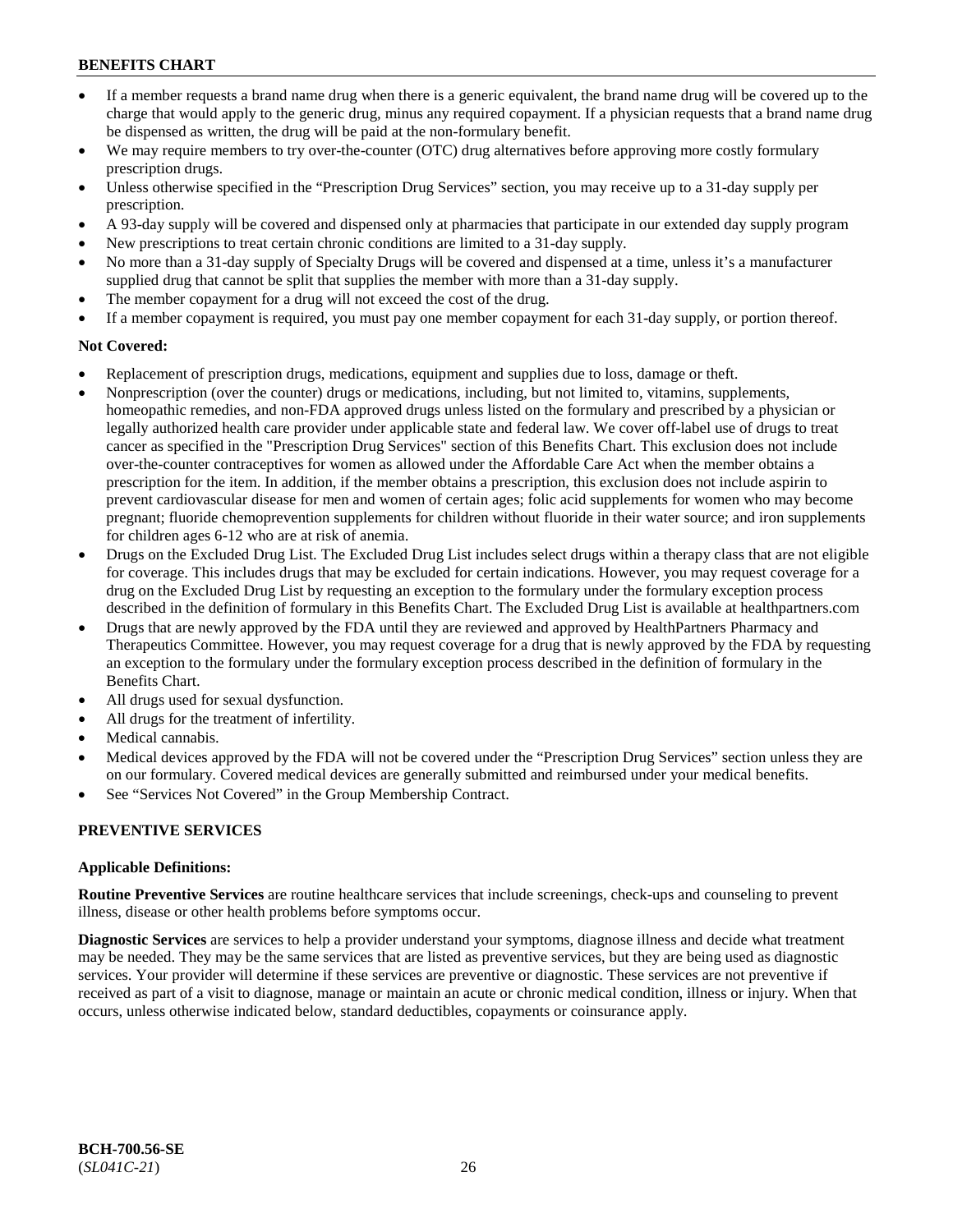## **Covered Services:**

We cover preventive services that meet any of the requirements under the Affordable Care Act (ACA) shown in the bulleted items below. These preventive services are covered at 100% under the network benefits with no deductible, copayments or coinsurance. (If a preventive service is not required by the ACA and it is covered at a lower benefit level or if a group qualifies for an exemption or accommodation for certain benefits under the ACA, it will be specified below). Preventive benefits mandated under the ACA are subject to periodic review and modification. Changes would be effective in accordance with the federal rules. Preventive services mandated by the ACA include:

- Evidence-based items or services that have in effect a rating of A or B in the current recommendations of the United States Preventive Services Task Force with respect to the individual;
- Immunizations for routine use in children, adolescents, and adults that have in effect a recommendation from the Advisory Committee on Immunization Practices of the Centers for Disease Control and Prevention with respect to the individual;
- With respect to infants, children, and adolescents, evidence-informed preventive care and screenings provided for in comprehensive guidelines supported by the Health Resources and Services Administration; and
- With respect to women, preventive care and screenings provided for in comprehensive guidelines supported by the Health Resources and Services Administration.

Covered services are based on established medical policies, which are subject to periodic review and modification by the medical or dental directors. These medical policies (medical coverage criteria) are available by calling Member Services, or logging on to your "*my*HealthPartners" account at [healthpartners.com.](http://www.healthpartners.com/)

A complete list of preventive care services recommended under the U.S. Preventive Task Force (USPSTF) is available online at [uspreventiveservicestaskforce.org/Page/Name/uspstf-a-and-b-recommendations.](https://www.uspreventiveservicestaskforce.org/Page/Name/uspstf-a-and-b-recommendations-by-date/)

HHS: [healthcare.gov/coverage/preventive-care-benefits](https://www.healthcare.gov/coverage/preventive-care-benefits/)

CDC: [cdc.gov/vaccines/schedules/index.html](https://www.cdc.gov/vaccines/schedules/index.html)

### **ACA and state mandated preventive services are covered as follows:**

**Routine health exams and periodic health assessments.** A physician or health care provider will counsel you as to how often health assessments are needed based on age, sex and health status. This includes screening for tobacco use, at least two tobacco cessation attempts per year (for those who use tobacco products), all FDA approved tobacco cessation medications including over-the-counter drugs (as shown in the "Prescription Drug Services" Section) and at least four counseling sessions of at least ten minutes each for tobacco cessation.

| Network Benefits                                            | <b>Non-Network Benefits</b>  |
|-------------------------------------------------------------|------------------------------|
| 100% of the charges incurred.<br>Deductible does not apply. | 50% of the charges incurred. |

**Child health supervision services**. This includes pediatric preventive services, such as fluoride chemoprevention for children without fluoride in their water source, newborn screenings, appropriate immunizations, developmental assessments and laboratory services appropriate to the age of the child from birth to 72 months, and appropriate immunizations until the end of the month in which the child turns 19, as defined by the Standards of Child Health Care issued by the American Academy of Pediatrics. We cover at least five child health supervision visits from birth to 12 months, three child health supervision visits from 12 months to 24 months, once a year from 24 months to 72 months.

| <b>Network Benefits</b>                                     | <b>Non-Network Benefits</b>  |
|-------------------------------------------------------------|------------------------------|
| 100% of the charges incurred.<br>Deductible does not apply. | 50% of the charges incurred. |

**Routine prenatal care and exams.** This includes the comprehensive package of medical and psychosocial support provided throughout a pregnancy, including risk assessment, serial surveillance, prenatal education, and use of specialized skills and technology when needed, as defined by Standards for Obstetric-Gynecologic Services issued by the American College of Obstetricians and Gynecologists.

| Network Benefits                                            | <b>Non-Network Benefits</b>  |
|-------------------------------------------------------------|------------------------------|
| 100% of the charges incurred.<br>Deductible does not apply. | 50% of the charges incurred. |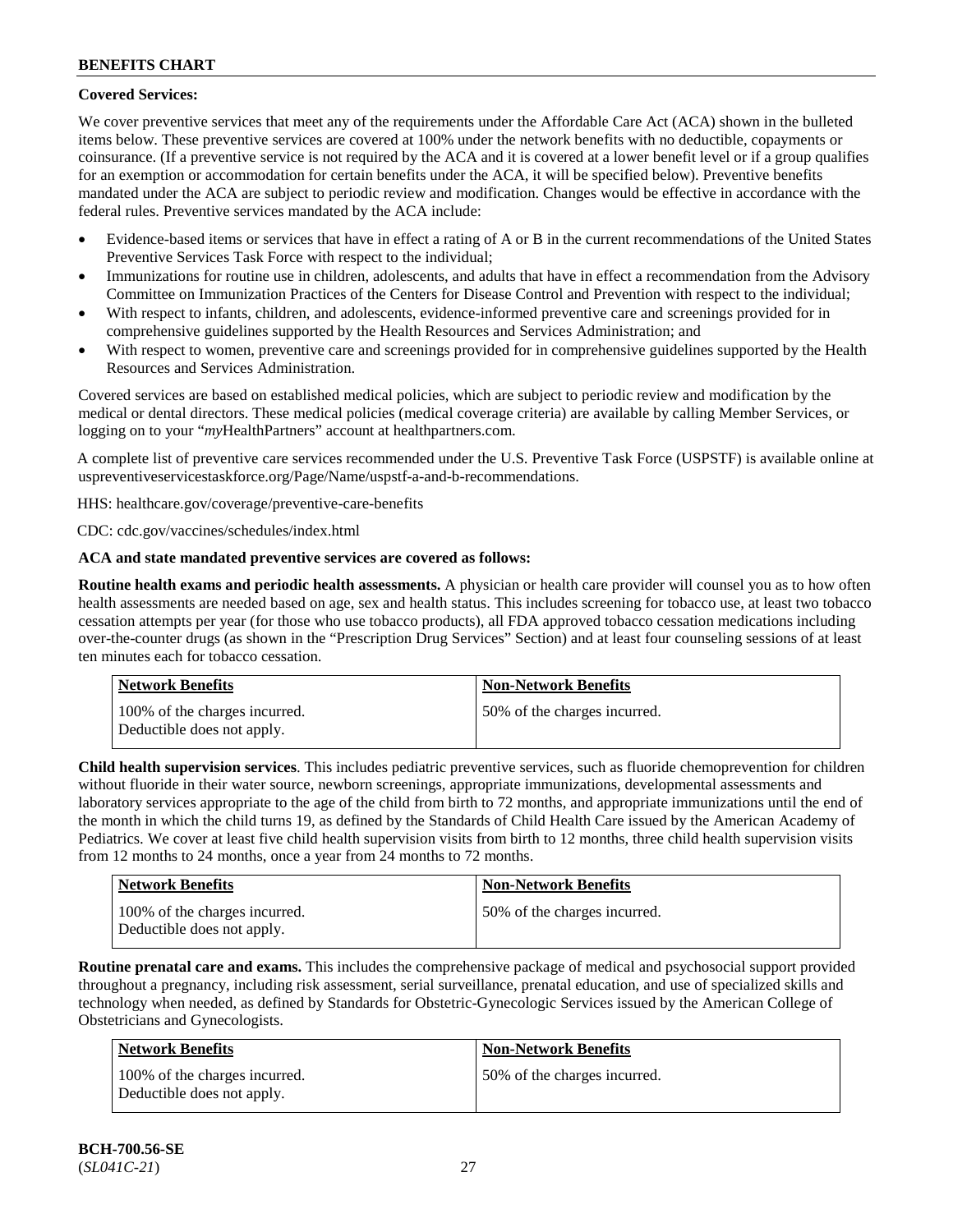**Routine postnatal care.** This includes health exams, assessments, education and counseling relating to the period immediately after childbirth

| Network Benefits                                            | <b>Non-Network Benefits</b>  |
|-------------------------------------------------------------|------------------------------|
| 100% of the charges incurred.<br>Deductible does not apply. | 50% of the charges incurred. |

**Routine screening procedures for cancer.** This includes colorectal screening or other cancer screenings recommended by the USPSTF with an A or B rating. Women's preventive health services below describes additional routine screening procedures for cancer.

| <b>Network Benefits</b>                                     | <b>Non-Network Benefits</b>  |
|-------------------------------------------------------------|------------------------------|
| 100% of the charges incurred.<br>Deductible does not apply. | 50% of the charges incurred. |

**Professional voluntary family planning services.** This includes services to prevent or delay a pregnancy, including counseling and education. Services must be provided by a licensed provider.

| Network Benefits                                            | <b>Non-Network Benefits</b> |
|-------------------------------------------------------------|-----------------------------|
| 100% of the charges incurred.<br>Deductible does not apply. | See Network Benefits.       |

### **Adult immunizations**

| <b>Network Benefits</b>                                     | <b>Non-Network Benefits</b>  |
|-------------------------------------------------------------|------------------------------|
| 100% of the charges incurred.<br>Deductible does not apply. | 50% of the charges incurred. |

**Women's preventive services.**This includes mammograms\*, screenings for cervical cancer (pap smears), breast pumps, human papillomavirus (HPV) testing; counseling for sexually transmitted infections, counseling and screening for human immunodeficiency virus (HIV), and all FDA approved contraceptive methods as prescribed by a doctor, sterilization procedures, education and counseling (see the "Prescription Drug Services" section for coverage of oral contraceptive drugs). For women whose family history is associated with an increased risk for BRCA1 or BRCA2 gene mutations, we cover genetic counseling and BRCA screening without cost sharing, if appropriate and as determined by a physician

**\***Preventive mammogram screening includes digital breast tomosynthesis (3D mammograms) for members at risk for breast cancer.

"At risk for breast cancer" means: (1) having a family history with one or more first- or second-degree relatives with breast cancer; (2) testing positive for BRCA1 or BRCA2 mutations; (3) having heterogeneously dense breasts or extremely dense breasts based on the Breast Imaging Reporting and Data System established by the American College of Radiology; or (4) having a previous diagnosis of breast cancer.

| <b>Network Benefits</b>                                     | <b>Non-Network Benefits</b>  |
|-------------------------------------------------------------|------------------------------|
| 100% of the charges incurred.<br>Deductible does not apply. | 50% of the charges incurred. |

**Obesity screening and management.** We cover obesity screening and counseling for all ages during a routine preventive care exam. If you are age 18 or older and have a body mass index of 30 or more, we also cover intensive obesity management to help you lose weight. Your primary care doctor can coordinate these services.

| <b>Network Benefits</b>                                     | <b>Non-Network Benefits</b>  |
|-------------------------------------------------------------|------------------------------|
| 100% of the charges incurred.<br>Deductible does not apply. | 50% of the charges incurred. |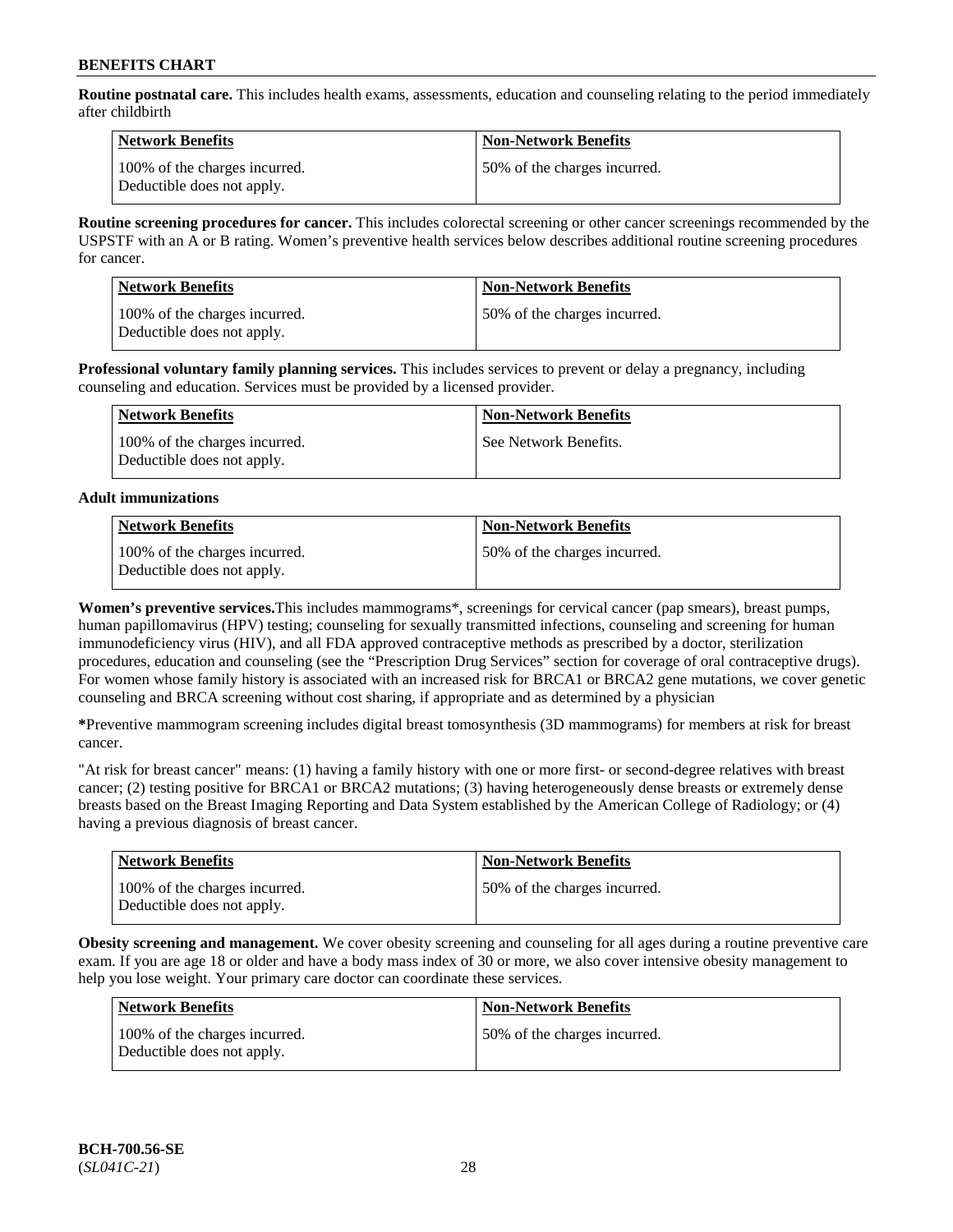**Preventive Medications.** We cover preventive medications currently recommended by USPSTF with an A or B rating if they are prescribed by your medical provider and they are listed on our formulary. Preventive medications are subject to periodic review and modification. Changes would be effective in accordance with the federal rules and reflected in our current medical coverage criteria for preventive care services.

| Network Benefits                                            | <b>Non-Network Benefits</b>  |
|-------------------------------------------------------------|------------------------------|
| 100% of the charges incurred.<br>Deductible does not apply. | 50% of the charges incurred. |

### **In addition to any ACA or state mandated preventive services referenced above, we cover the following eligible services:**

#### **Routine eye and hearing exams**

| <b>Network Benefits</b>                                     | <b>Non-Network Benefits</b>  |
|-------------------------------------------------------------|------------------------------|
| 100% of the charges incurred.<br>Deductible does not apply. | 50% of the charges incurred. |

**Ovarian cancer surveillance tests for women who are at risk.** "At risk for ovarian cancer" means (1) having a family history that includes any of the following: one or more first-degree or second-degree relatives with ovarian cancer, clusters of female relatives with breast cancer or nonpolyposis colorectal cancer; or (2) testing positive for BRCA1 or BRCA2 mutations. "Surveillance tests for ovarian cancer" means annual screening using: CA-125 serum tumor marker testing, transvaginal ultrasound, pelvic examination or other proven ovarian cancer screening tests currently being evaluated by the federal Food and Drug Administration or by the National Cancer Institute.

| <b>Network Benefits</b>                              | <b>Non-Network Benefits</b>                             |
|------------------------------------------------------|---------------------------------------------------------|
| Coverage level is same as corresponding Network      | Coverage level is same as corresponding Non-Network     |
| Benefit, depending on type of service provided, such | Benefit, depending on type of service provided, such as |
| as Diagnostic Imaging Services, Laboratory Services  | Diagnostic Imaging Services, Laboratory Services        |
| Office Visits for Illness or Injury or Preventive    | Office Visits for Illness or Injury or Preventive       |
| Services.                                            | Services.                                               |

### **Limitations:**

• Services are not preventive if received as part of a visit to diagnose, manage or maintain an acute or chronic medical condition, illness or injury. When that occurs, unless otherwise indicated above, standard deductibles, copayments or coinsurance apply.

### **Not Covered:**

See "Services Not Covered" in the Group Membership Contract.

### **SPECIFIED NON-NETWORK SERVICES**

### **Covered Services:**

We cover the following services when you elect to receive them from a non-network provider, at the same level of coverage we provide when you elect to receive the services from a network provider:

- Voluntary family planning of the conception and bearing of children.
- The provider visit(s) and test(s) necessary to make a diagnosis of infertility.
- Testing and treatment of sexually transmitted diseases (other than HIV).
- Testing for AIDS or other HIV-related conditions.

| <b>Network Benefits</b>                                                                                                                            | <b>Non-Network Benefits</b>                    |
|----------------------------------------------------------------------------------------------------------------------------------------------------|------------------------------------------------|
| Coverage level is same as corresponding Network<br>Benefit, depending on type of service provided, such as<br>Office Visits for Illness or Injury. | See Network Benefits for the services covered. |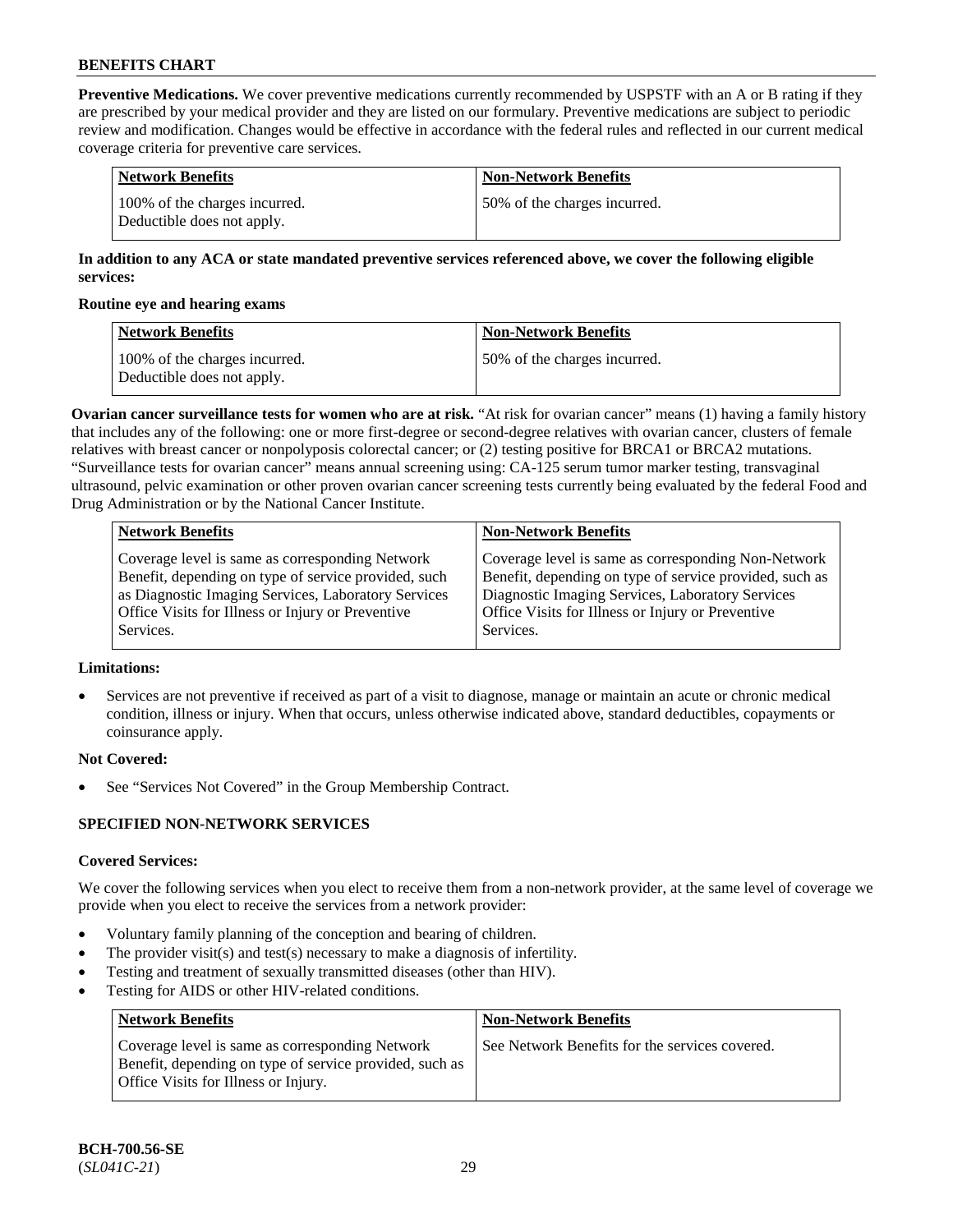### **Not Covered:**

See "Services Not Covered" in the Group Membership Contract.

## **TELEMEDICINE BENEFIT**

### **Covered Services:**

Telemedicine services are covered under this Benefits Chart, subject to our medical criteria.

| <b>Network Benefits</b>                                | <b>Non-Network Benefits</b>                            |
|--------------------------------------------------------|--------------------------------------------------------|
| Coverage level is same as corresponding Network        | Coverage level is same as corresponding Non-Network    |
| Benefit, depending upon type of service provided, such | Benefit, depending upon type of service provided, such |
| as Office Visits for Illness or Injury.                | as Office Visits for Illness or Injury.                |

#### **Not Covered:**

See "Services Not Covered" in the Group Membership Contract.

### **TRANSPLANT SERVICES**

#### **Applicable Definitions:**

**Autologous.** This is when the source of cells is from the individual's own marrow or stem cells.

**Allogeneic.** This is when the source of cells is from a related or unrelated donor's marrow or stem cells.

**Autologous Bone Marrow Transplant.** This is when the bone marrow is harvested from the individual and stored. The patient undergoes treatment which includes tumor ablation with high-dose chemotherapy and/or radiation. The bone marrow is reinfused (transplanted).

**Allogeneic Bone Marrow Transplant.** This is when the bone marrow is harvested from the related or unrelated donor and stored. The patient undergoes treatment which includes tumor ablation with high-dose chemotherapy and/or radiation. The bone marrow is reinfused (transplanted).

**Autologous/Allogeneic Stem Cell Support.** This is a treatment process that includes stem cell harvest from either bone marrow or peripheral blood, tumor ablation with high-dose chemotherapy and/or radiation, stem cell reinfusion, and related care. Autologous/allogeneic bone marrow transplantation and high dose chemotherapy with peripheral stem cell rescue/support are considered to be autologous/allogeneic stem cell support.

**Designated Transplant Center.** This is any health care provider, group or association of health care providers designated by us to provide services, supplies or drugs for specified transplants for our members.

**Transplant Services.** This is transplantation (including transplants) of the human organs or tissue listed below, including all related post-surgical treatment and drugs and multiple transplants for a related cause. Transplant services do not include other organ or tissue transplants or surgical implantation of mechanical devices functioning as a human organ, except surgical implantation of an FDA approved Ventricular Assist Device (VAD) or total artificial heart, functioning as a temporary bridge to heart transplantation.

Prior authorization is required prior to consultation to support coordination of care and benefits.

### **Covered Services:**

We cover eligible transplant services (as defined above) while you are covered under this Benefits Chart. Transplants that will be considered for coverage are limited to the following:

- Kidney transplants for end-stage disease.
- Cornea transplants for end-stage disease.
- Heart transplants for end-stage disease.
- Lung transplants or heart/lung transplants for: (1) primary pulmonary hypertension; (2) Eisenmenger's syndrome; (3) endstage pulmonary fibrosis; (4) alpha 1 antitrypsin disease; (5) cystic fibrosis; and (6) emphysema.